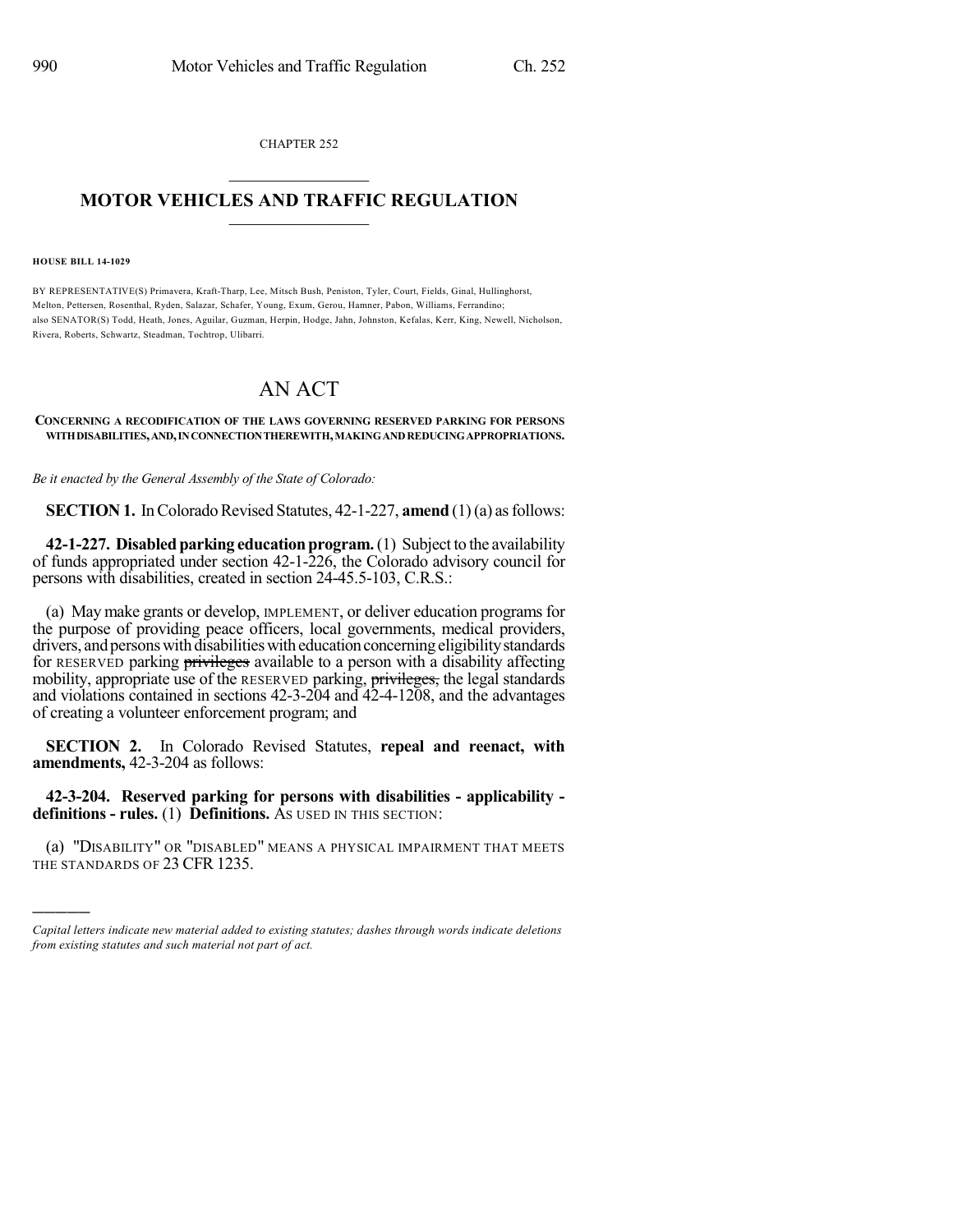(b) "EXTENDED" MEANS A CONDITION THAT IS NOT EXPECTED TO CHANGE WITHIN THIRTY MONTHS AFTER THE ISSUANCE OF AN IDENTIFYING FIGURE, GIVEN THE CURRENT STATE OF MEDICAL OR ADAPTIVE TECHNOLOGY.

(c) "HOLDER" MEANS A PERSON WITH A DISABILITY WHO HAS LAWFULLY OBTAINED AN IDENTIFYING PLATE OR PLACARD.

(d) "IDENTIFICATION NUMBER" MEANS THE NUMBER ON A COLORADO DRIVER'S LICENSE, A COLORADO IDENTIFICATION DOCUMENT, OR AN IDENTIFICATION DOCUMENT ISSUED BY THE UNITED STATES.

(e) "IDENTIFYING FIGURE" MEANS A FIGURE THAT PROVIDES NOTICE THAT A PERSON IS AUTHORIZED TO USE A RESERVED PARKING SPACE.

(f) "IDENTIFYING PLACARD" MEANS A PLACARD BEARING AN IDENTIFYING FIGURE ISSUED UNDER THIS SECTION OR A SIMILAR PROVISION IN ANOTHER STATE AND REFERS TO A NINETY-DAY, THREE-YEAR, OR PERMANENT PLACARD.

(g) "IDENTIFYING PLATE" MEANS A LICENSE PLATE BEARING AN IDENTIFYING FIGURE ISSUED UNDER THIS SECTION OR A SIMILAR PROVISION IN ANOTHER STATE AND REFERS TO EITHER A THREE-YEAR OR PERMANENT LICENSE PLATE.

(h) "PERMANENT" MEANS A CONDITION THAT IS NOT EXPECTED TO CHANGE WITHIN A PERSON'S LIFETIME, GIVEN THE CURRENT STATE OF MEDICAL OR ADAPTIVE TECHNOLOGY.

(i) "PROFESSIONAL" MEANS A PHYSICIAN LICENSED TO PRACTICE MEDICINE OR PRACTICING MEDICINE UNDER SECTION 12-36-106 (3) (i), C.R.S., A PHYSICIAN ASSISTANT LICENSED UNDER SECTION 12-36-107.4,C.R.S., A PODIATRIST LICENSED UNDER ARTICLE 32OF TITLE 12,C.R.S.,AN ADVANCED PRACTICE NURSE REGISTERED UNDER SECTION 12-38-111.5, C.R.S., OR A PHYSICIAN, PHYSICIAN ASSISTANT, PODIATRIST, OR ADVANCED PRACTICE NURSE AUTHORIZED TO PRACTICE PROFESSIONALLY BY ANOTHER STATE THAT SHARES A COMMON BORDER WITH COLORADO. FOR THE PURPOSES OF ISSUANCE OF A NINETY-DAY PLACARD ONLY, "PROFESSIONAL" INCLUDES A CHIROPRACTOR OR PHYSICAL THERAPIST.

(j) "RESERVED PARKING"MEANS A PARKING SPACE RESERVED FOR A PERSON WITH A DISABILITY AS SET FORTH IN PARAGRAPH (a) OF THIS SUBSECTION (1).

(k) "TEMPORARY" MEANS A CONDITION THAT IS EXPECTED TO LAST LESS THAN THIRTY MONTHS AFTER THE ISSUANCE OFAN IDENTIFYING PLATE OR PLACARD,GIVEN THE CURRENT STATE OF MEDICAL OR ADAPTIVE TECHNOLOGY.

(2) **Administration by the department.**(a) **Records.** THE DEPARTMENT SHALL MAINTAIN IN ITS RECORDS FOR AT LEAST THREE YEARS:

(I) THE REGISTRATION INFORMATION USED TO ISSUE AN IDENTIFYING PLATE OR PLACARD;

(II) ANY VIOLATIONS OF SECTION 42-4-1208 BY THE HOLDER OF AN IDENTIFYING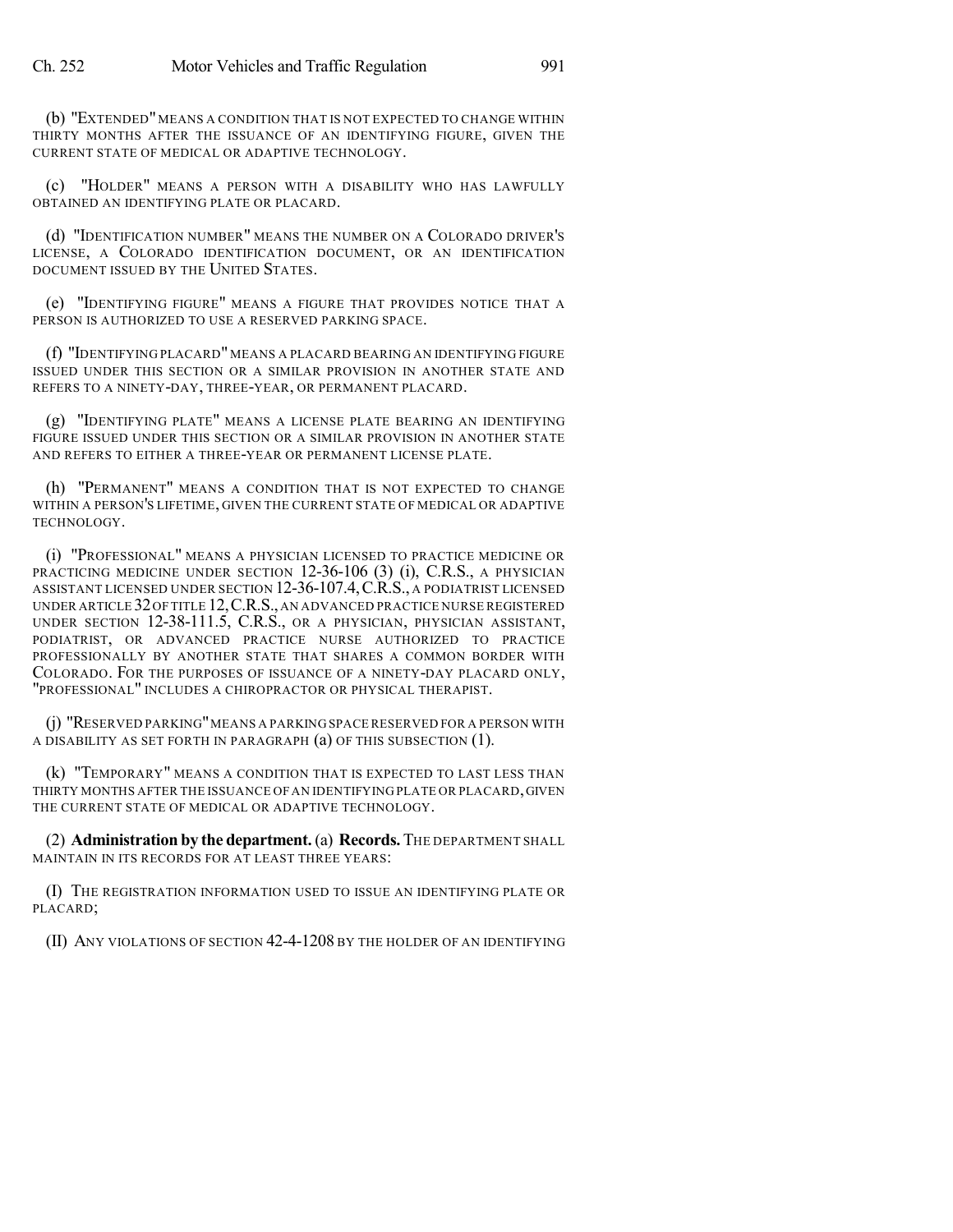## PLATE OR PLACARD; AND

(III) THE APPLICATION FOR AN IDENTIFYING PLATE OR PLACARD OR AN ELECTRONIC OR DIGITAL REPRODUCTION OF THE APPLICATION.

(b) **Peace officers may access records.** UPON THE MONEYS BEING AVAILABLE AND APPROPRIATED FROM THE DISABLED PARKING EDUCATION AND ENFORCEMENT FUND CREATED IN SECTION 42-1-226, THE DEPARTMENT SHALL PROVIDE IMMEDIATE ELECTRONIC ACCESS TO THE RECORDS UNDER THIS SUBSECTION (2) TO A PEACE OFFICER WORKING WITHIN THE COURSE AND SCOPE OF THE OFFICER'S OFFICIAL DUTIES.

(c) **Records confidential.** IDENTIFYING INFORMATION ABOUT THE PERSON WITH THE DISABILITY FOR WHOM AN IDENTIFYING PLATE OR PLACARD IS ISSUED IS STRICTLY CONFIDENTIAL AND ONLY AVAILABLE TO:

(I) A PEACE OFFICER, PARKING AUTHORITY, OR TOLLING AUTHORITY ACTING WITHIN THE COURSE AND SCOPE OF THE OFFICIAL'S DUTIES; OR

(II) PERSONNEL WITHIN THE DEPARTMENT FOR OFFICIAL BUSINESS RELATED TO THE IDENTIFYING PLATE OR PLACARD.

(d) **Department to establish forms - rules.** THE DEPARTMENT, IN CONSULTATION WITH THECOLORADO ADVISORY COUNCIL FOR PERSONS WITH DISABILITIES,CREATED IN SECTION 24-45.5-103, C.R.S., SHALL PROMULGATE A RULE CREATING AN APPLICATION AND RENEWAL FORM THAT:

(I) IS SIGNED BY A PROFESSIONAL, UNDER PENALTY OF PERJURY, TO AFFIRM THAT AN APPLICANT MEETS THE ELIGIBILITY REQUIREMENTS FOR AN IDENTIFYING PLATE OR PLACARD AND SETTING OUT THE PENALTIES FOR AUTHORIZING AN IDENTIFYING PLATE OR PLACARD WHEN AN APPLICANT IS INELIGIBLE OR BEFORE VERIFYING THAT A PERSON HAS A DISABILITY; AND

(II) CONTAINS A NOTICE OF THE ELIGIBILITY REQUIREMENTS TO OBTAIN AN IDENTIFYING PLATE OR PLACARD.

(3) **Types of plates or placards.** (a) **Authorization.** THE DEPARTMENT MAY ISSUE THE FOLLOWING REGISTRATION TYPE FOR ISSUING DISABLED PLATES AND PLACARDS THAT NOTIFY THE PUBLIC THAT THE VEHICLE TRANSPORTS A PERSON WHO MAY USE RESERVED PARKING:

(I) A NINETY-DAY IDENTIFYING PLACARD;

(II) A THREE-YEAR IDENTIFYING PLACARD;

(III) A PERMANENT IDENTIFYING PLACARD;

(IV) A THREE-YEAR IDENTIFYING PLATE;

(V) A PERMANENT IDENTIFYING PLATE;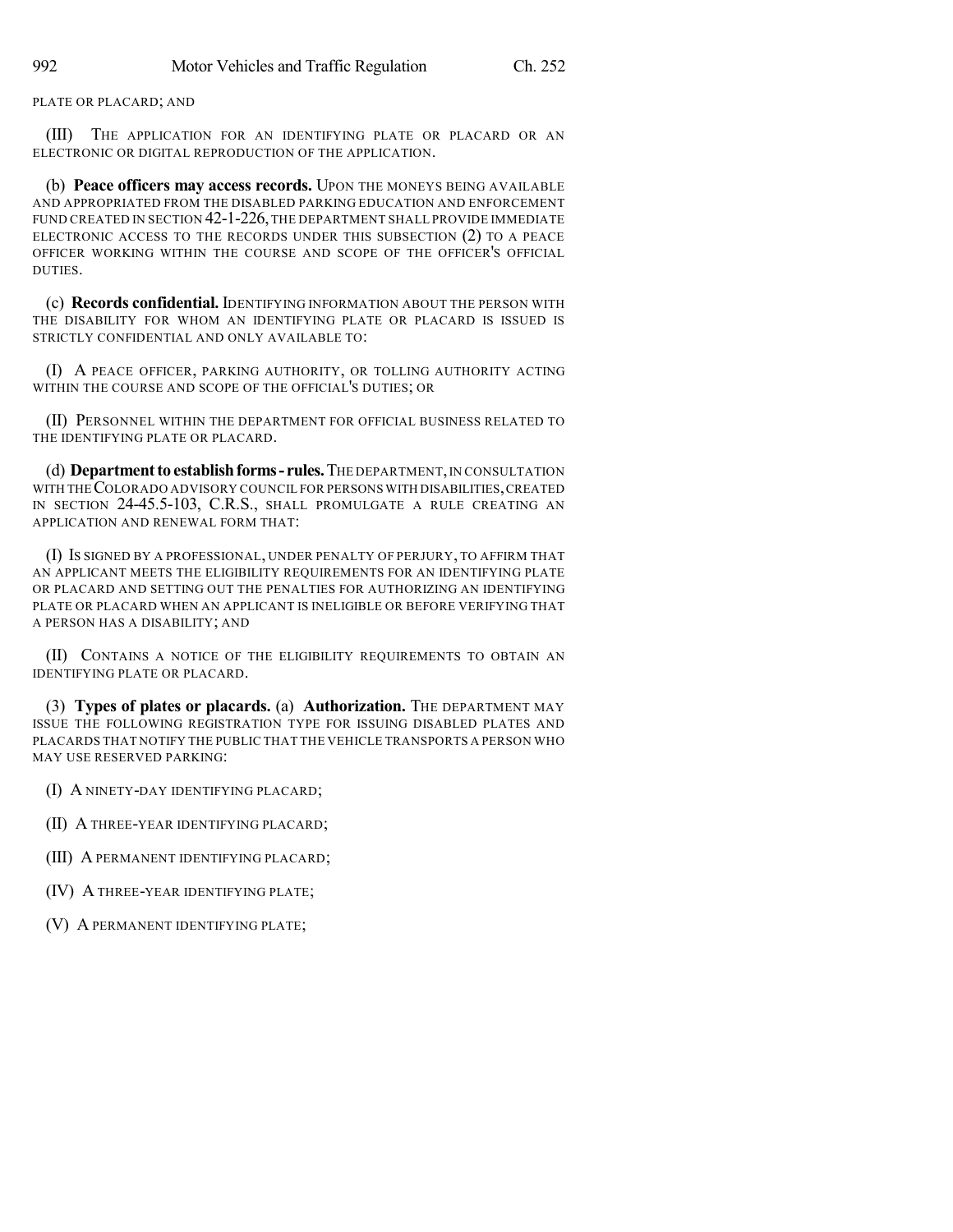(VI) A DISABLED VETERAN LICENSE PLATE WITH AN ADDITIONAL IDENTIFYING FIGURE, AS DETERMINED BY THE DEPARTMENT, TO INDICATE THAT THE OWNER OF THE VEHICLE IS AUTHORIZED TO MAKE USE OF RESERVED PARKING FOR PERSONS WITH DISABILITIES.

(b) **Number of placards and license plates allowed.**(I) THE DEPARTMENT MAY ISSUE TWO IDENTIFYING PLACARDS, TWO IDENTIFYING PLATES, OR ONE PLATE AND ONE PLACARD TO AN ELIGIBLE INDIVIDUAL.

(II) THE DEPARTMENT MAY ISSUE A DISABLED VETERAN LICENSE PLATE WITH AN ADDITIONAL IDENTIFYING FIGURE AND ONE PLACARD TO AN INDIVIDUAL.

(III) THE DEPARTMENT MAY ISSUE ONE IDENTIFYING PLATE OR PLACARD TO EACH PARENT OR GUARDIAN OF A CHILD WITH A DISABILITY WHO IS UNDER SIXTEEN YEARS OF AGE, BUT THE DEPARTMENT SHALL NOT ISSUE MORE THAN TWO IDENTIFYING PLACARDS, TWO IDENTIFYING PLATES, OR ONE PLATE AND ONE PLACARD FOR THE CHILD.

(4) **Cost.** THE COST FOR ISSUANCE OF AN IDENTIFYING PLATE IS THE SAME AS FOR A STANDARD PLATE. THERE IS NO FEE FOR AN IDENTIFYING PLACARD.

(5) **Issuance of plate or placard - rules.** (a) **Department to issue.** THE DEPARTMENT SHALL ISSUE AN IDENTIFYING PLATE OR PLACARD TO AN APPLICANT THAT PAYS ANY REQUIRED FEES AND IS QUALIFIED FOR THE PLATE OR PLACARD UNDER PARAGRAPH (h) OF THIS SUBSECTION (5).

(b) **Identification number on placard.** THE DEPARTMENT SHALL PLACE THE LAST FOUR DIGITS OF THE HOLDER'S IDENTIFICATION NUMBER ON THE FACE OF AN IDENTIFYING PLACARD. IF AN ENTITY THAT TRANSPORTS PERSONS WITH DISABILITIES OBTAINS A PLACARD, THE PLACARD SHALL BEAR THE TRUE NAME OF THE ENTITY PROVIDING THE SERVICE RATHER THAN THE IDENTIFICATION NUMBER.

(c) **Expiration date on placard.** THE DEPARTMENT SHALL PLACE THE EXPIRATION DATE ON AN IDENTIFYING PLACARD USING A DATE SYSTEM THAT REMOVES A PORTION OF THE PLACARD TO INDICATE THE EXPIRATION DATE. THE DEPARTMENT SHALL AFFIX TO AN IDENTIFYING PLACARD A VALIDATING STICKER INDICATING THE EXPIRATION DATE.

(d) **Department to give notice of rights and responsibilities.** WHEN A PERSON FILES AN APPLICATION FOR ISSUANCE OR RENEWAL OF AN IDENTIFYING PLATE OR PLACARD UNDER THIS SECTION, THE DEPARTMENT SHALL PROVIDE TO THE APPLICANT AN INFORMATIONAL PAMPHLET OR OTHER INFORMATIONAL SOURCE THAT DESCRIBES RESERVED PARKING AND THE RIGHTS AND RESPONSIBILITIES OF THE HOLDERS OF IDENTIFYING PLATES OR PLACARDS. THE PAMPHLET OR OTHER INFORMATIONAL SOURCE SHALL BE DEVELOPED BY THE DEPARTMENT IN CONSULTATION WITH THE COLORADO ADVISORY COUNCIL FOR PERSONS WITH DISABILITIES, CREATED IN SECTION 24-45.5-103, C.R.S.

(e) **Personalized and other specialty plates authorized.** AN APPLICANT MAY APPLY FOR A PERSONALIZED IDENTIFYING PLATE. UPON PAYMENT OF THE ADDITIONAL FEE REQUIRED BY SECTION 42-3-211(6)(a) FOR PERSONALIZED LICENSE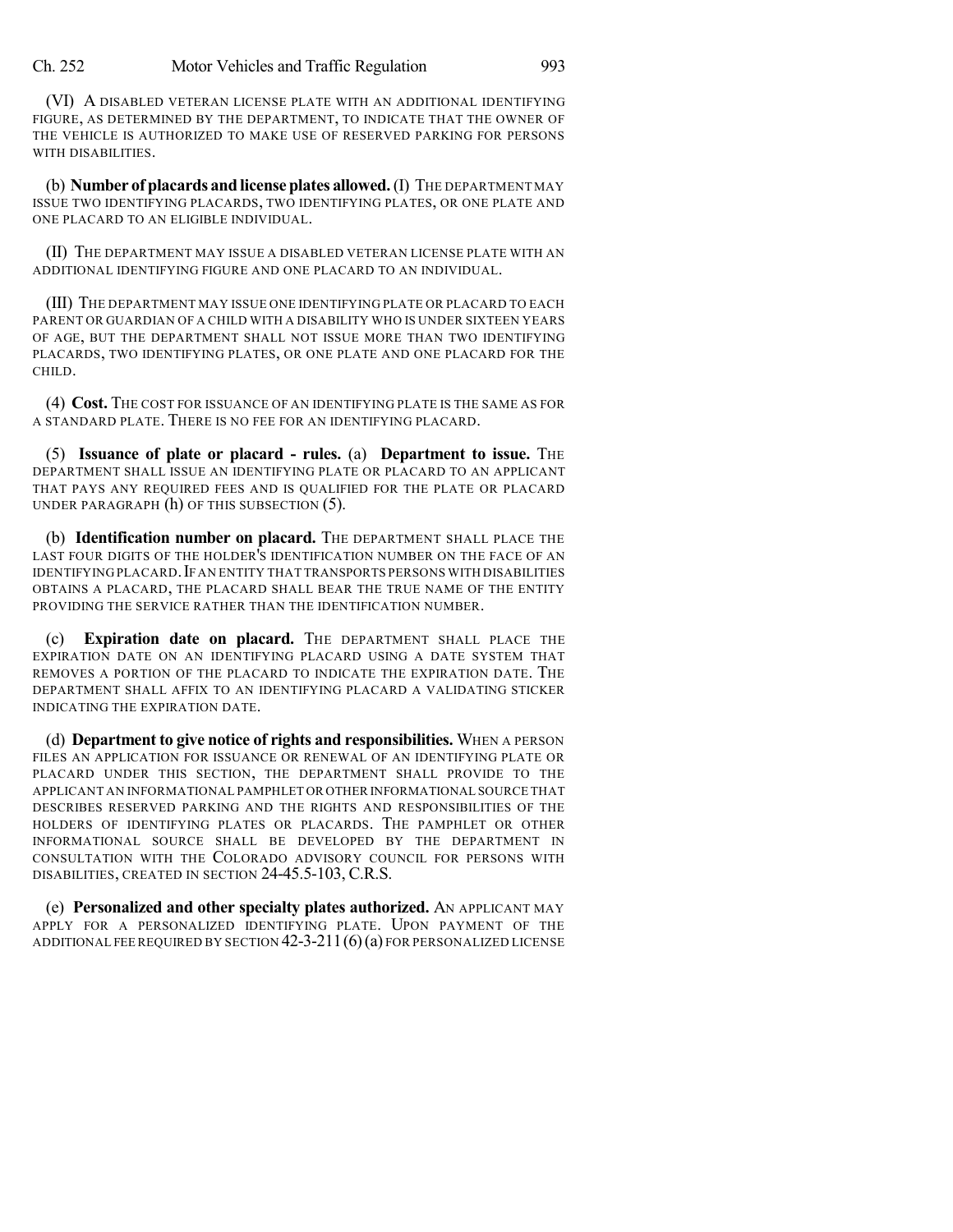PLATES, THE DEPARTMENT MAY ISSUE SUCH PLATES IF THE APPLICANT COMPLIES WITH SECTION 42-3-211. IF AN APPLICANT HAS EXISTING PERSONALIZED LICENSE PLATES FOR A MOTOR VEHICLE, THE APPLICANT MAY TRANSFER THE COMBINATION OF LETTERS OR NUMBERS TO A NEW SET OF IDENTIFYING PLATES FOR THE VEHICLE UPON PAYMENT OF THE FEE IMPOSED BY SECTION 42-3-211 (6) AND UPON TURNING IN THE EXISTING PLATES TO THE DEPARTMENT. A PERSON WHO HAS OBTAINED PERSONALIZED IDENTIFYING PLATES UNDER THIS PARAGRAPH (e) SHALL PAY THE ANNUAL FEE IMPOSED BY SECTION  $42-3-211(6)(b)$  for renewal of personalized PLATES. THE FEES UNDER THIS PARAGRAPH (e) ARE IN ADDITION TO ALL OTHER TAXES AND FEES IMPOSED FOR PERSONALIZED IDENTIFYING PLATES.

(f) **Trusts may use.** APERSON MAY USE AN IDENTIFYING PLATE OR PLACARD ON A MOTOR VEHICLE THAT IS OWNED BY A TRUST CREATED FOR THE BENEFIT OF AND IN THE NAME OF A PERSON WHO IS ELIGIBLE FOR RESERVED PARKING.

(g) **Placards issued by other states.** AN IDENTIFYING PLACARD ISSUED IN ANOTHER STATE OR COUNTRY IS NOT VALID FOR MORE THAN NINETY DAYS AFTER THE HOLDER BECOMES A RESIDENT OF COLORADO. A PERSON MUST SURRENDER ANY CURRENTLY HELD IDENTIFYING PLACARD ISSUED IN ANOTHER STATE OR COUNTRY TO BE ISSUED AN IDENTIFYING PLACARD IN COLORADO.

(h) **Requirements for issuance of identifying placards or plates.** (I) TO QUALIFY FOR AN IDENTIFYING PLACARD OR PLATE, AN INDIVIDUAL MUST SUBMIT:

(A) AWRITTEN STATEMENT, MADE BY A PROFESSIONAL ON A FORM PUBLISHED BY THE DEPARTMENT, THAT THE PERSON HAS A PHYSICAL IMPAIRMENT MEETING THE STANDARDS OF 23 CFR 1235 AND THAT THE IMPAIRMENT IS EXPECTED TO BE TEMPORARY, LAST THIRTY MONTHS, OR BE PERMANENT, AS THE CASE MAY BE;

(B) A SIGNED AFFIDAVIT AFFIRMING: KNOWLEDGE OF THE ELIGIBILITY REQUIREMENTS; THAT THE PERSON TO WHOM THE PLACARD OR PLATE IS ISSUED IS AND REMAINS ELIGIBLE TO USE THE PLACARD OR PLATE; AND KNOWLEDGE OF THE PENALTIES FOR OBTAINING A PLATE OR PLACARD WHEN INELIGIBLE; AND

(C) A COLORADO DRIVER'S LICENSE OR IDENTIFICATION DOCUMENT, OR AN IDENTIFICATION DOCUMENT ISSUED BY THE UNITED STATES GOVERNMENT, FOR THE PERSON WHO IS ENTITLED TO USE RESERVED PARKING.

(II) TO QUALIFY FOR A NINETY-DAY IDENTIFYING PLACARD, A RESIDENT OF ANOTHER STATE WHO BECOMES DISABLED WHILE IN THIS STATE MUST SUBMIT A DRIVER'S LICENSE OR IDENTIFICATION DOCUMENT ISSUED BY THE STATE OF RESIDENCE OR THE UNITED STATES GOVERNMENT ALONG WITH THE DOCUMENTS REQUIRED BY SUB-SUBPARAGRAPHS (A) AND (B) OF SUBPARAGRAPH (I) OF THIS PARAGRAPH (h).

(III) APLACARD ISSUED FOR A PERSON UNDER SIXTEEN YEARS OF AGE MAY BEAR THE PARENT'S OR GUARDIAN'S IDENTIFICATION NUMBER IN LIEU OF THE HOLDER'S NUMBER. IF THE PLACARD BEARS THE LAST FOUR DIGITS OF A PARENT'S OR GUARDIAN'S IDENTIFICATION NUMBER, THE DEPARTMENT SHALL ALSO PLACE THE LETTER "C" AS A DESIGNATOR ON THE PLACARD.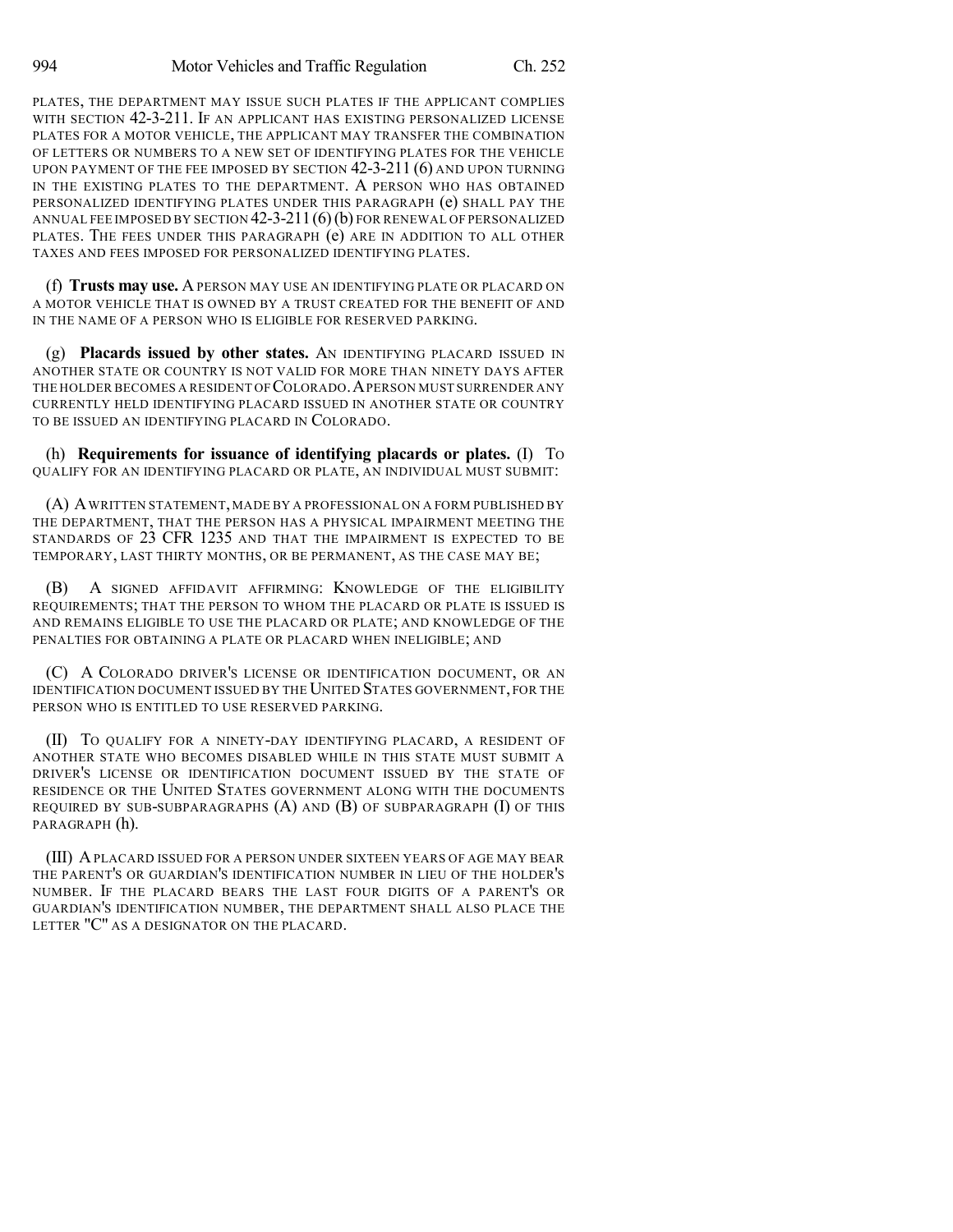(IV) A STATE AGENCY OR BUSINESS ENTITY THAT TRANSPORTS PERSONS WITH DISABILITIES MAY OBTAIN A PERMANENT IDENTIFYING PLATE OR PLACARD FOR RESERVED PARKING. TO QUALIFY FOR A THREE-YEAR OR PERMANENT IDENTIFYING PLATE OR PLACARD, THE AGENCY OR BUSINESS ENTITY MUST:

(A) SHOW THAT IT TRANSPORTS PERSONS WITH DISABILITIES;

(B) PROVIDE A DRIVER'S LICENSE OR IDENTIFICATION DOCUMENT OF ITS CHIEF OPERATIONS OFFICER WITHIN COLORADO;

(C) PROVIDE ITS EMPLOYEE IDENTIFICATION NUMBER; AND

(D) PROVIDE ANY OTHER INFORMATION REQUIRED BY THE DEPARTMENT BY RULE.

(i) **Requirementsfor identifying figure on disabled veteran license plate.** TO QUALIFY FOR A DISABLED VETERAN LICENSE PLATE WITH AN IDENTIFYING FIGURE, THE APPLICANT MUST QUALIFY FOR A PERMANENT IDENTIFYING PLATE UNDER SUBPARAGRAPH  $(I)$  OF PARAGRAPH  $(h)$  OF THIS SUBSECTION  $(5)$  and meet the ELIGIBILITY CRITERIA IN SECTION 42-3-213 (5) FOR A DISABLED VETERAN LICENSE PLATE.ADISABLED VETERAN LICENSE PLATE WITH AN IDENTIFYING FIGURE EXPIRES IN ACCORDANCE WITH THE SCHEDULE ESTABLISHED BY THE DEPARTMENT FOR PERIODIC REGISTRATION UNDER SECTION 42-3-102 (1) (a).

(6) **Expiration and renewal.** (a) **Ninety-day placards.** A NINETY-DAY IDENTIFYING PLACARD EXPIRES ON THE LAST DAY OF THE MONTH IN WHICH THE NINETIETH DAY AFTER ISSUANCE OCCURS. THE HOLDER MAY APPLY FOR OR RENEW THE PLACARD BY MEETING THE REQUIREMENTS OF PARAGRAPH (h) OF SUBSECTION (5) OF THIS SECTION TO QUALIFY FOR THE PLACARD.

(b) **Three-yearplacards.** ATHREE-YEAR IDENTIFYING PLACARD EXPIRES ON THE LAST DAY OF THE THIRTY-SIXTH FULL MONTH AFTER THE DATE OF ISSUANCE OR RENEWAL. THE HOLDER MAY APPLY FOR OR RENEW THE PLACARD BY MEETING THE REQUIREMENTS OF SUBPARAGRAPH (I)OFPARAGRAPH (h) OF SUBSECTION (5)OF THIS SECTION TO QUALIFY FOR THE PLACARD.

(c) **Permanent placards.** (I) A PERMANENT IDENTIFYING PLACARD EXPIRES ON THE LAST DAY OF THE THIRTY-SIXTH FULL MONTH AFTER THE DATE OF ISSUANCE OR RENEWAL. THE HOLDER MAY RENEW THE PLACARD BY SUBMITTING:

(A) A WRITTEN STATEMENT REQUIRED BY SUB-SUBPARAGRAPH (A) OF SUBPARAGRAPH (I) OF PARAGRAPH (h) OF SUBSECTION (5) OF THIS SECTION TO QUALIFY FOR THE PLACARD BY MAIL OR A COLORADO DRIVER'S LICENSE, A COLORADO IDENTIFICATION DOCUMENT, OR AN IDENTIFICATION DOCUMENT ISSUED BY THE UNITED STATES IN PERSON IN THE OFFICE OF THE DEPARTMENT;

(B) AN AFFIDAVIT, MADE UNDER PENALTY OF PERJURY, THAT THE PERSON TO WHOM THE PLACARD IS ISSUED REMAINS ELIGIBLE TO USE THE PLACARD;

(C) THE DATE OF BIRTH AND COLORADO DRIVER'S LICENSE OR IDENTIFICATION CARD NUMBER OF THE PERSON WHO MAY USE RESERVED PARKING; AND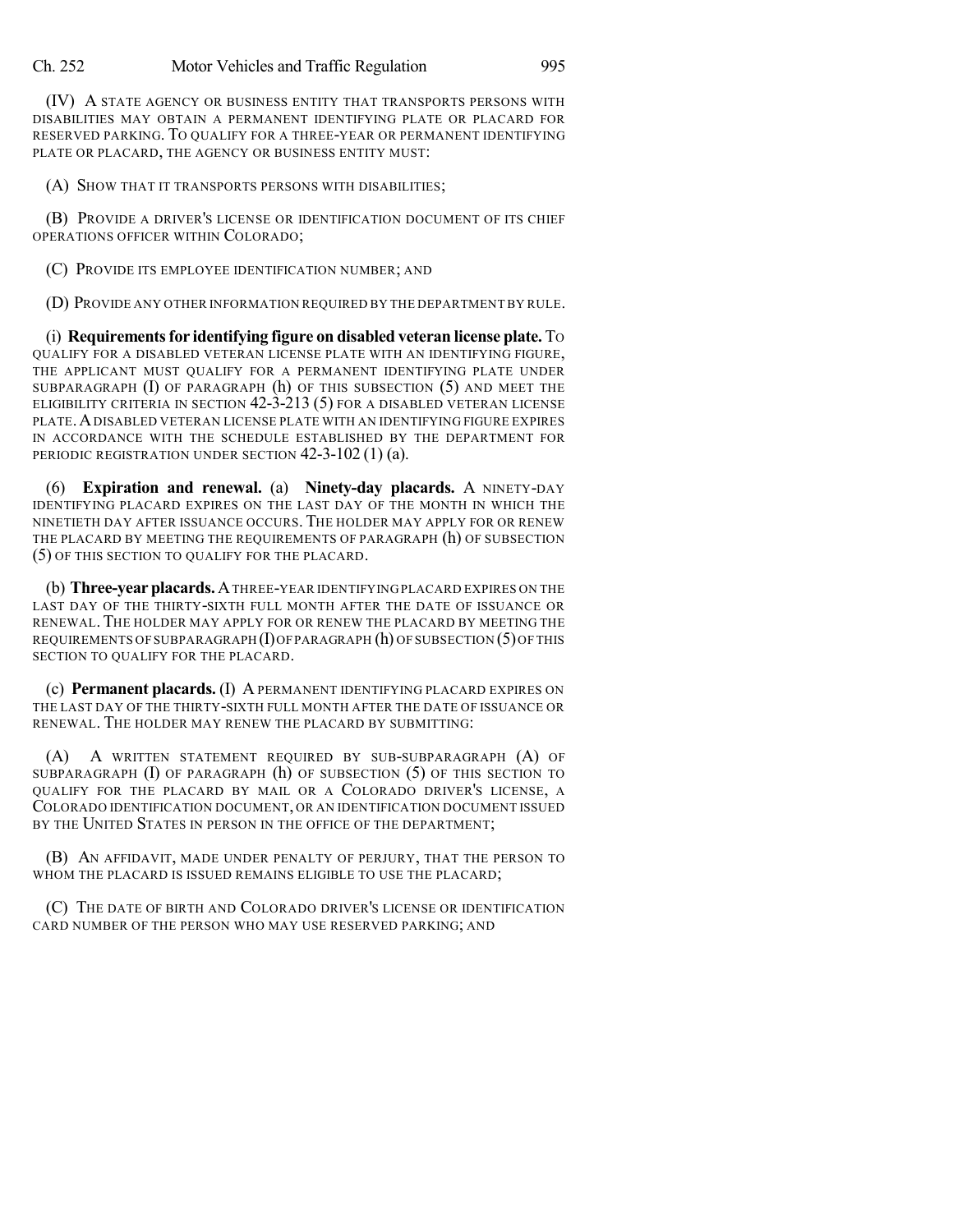(D) EVERY THIRD RENEWAL, A WRITTEN STATEMENT REQUIRED BY SUB-SUBPARAGRAPH (A) OF SUBPARAGRAPH (I) OF PARAGRAPH (h) OF SUBSECTION (5) OF THIS SECTION TO QUALIFY FOR THE PLACARD.

(II) IF THE HOLDER IS AN ENTITY, THE HOLDER MAY RENEW THE PLACARD UPON RESUBMITTING AND UPDATING THE INFORMATION NECESSARY TO BE ISSUED THE PLACARD UNDER SUBPARAGRAPH  $(IV)$  OF PARAGRAPH  $(h)$  OF SUBSECTION  $(5)$  OF THIS SECTION.

(d) **Three-year identifying plates.** (I) A THREE-YEAR IDENTIFYING PLATE EXPIRES IN ACCORDANCE WITH THE SCHEDULE ESTABLISHED BY THE DEPARTMENT FOR PERIODIC REGISTRATION UNDER SECTION 42-3-102 (1) (a). ELIGIBILITY FOR A THREE-YEAR IDENTIFYING PLATE EXPIRES ON THE LAST DAY OF THE THIRTY-SIXTH FULL MONTH AFTER THE DATE OF ISSUANCE OR RENEWAL. THE HOLDER MAY RENEW THE PLATE BY MEETING THE REQUIREMENTS OF SUBPARAGRAPH (I) OF PARAGRAPH (h) OF SUBSECTION (5) OF THIS SECTION TO QUALIFY FOR THE PLATE.

(II) IF A THREE-YEAR IDENTIFYING PLATE IS ISSUED FOR A PERSON UNDER SIXTEEN YEARS OF AGE USING A PARENT'S OR GUARDIAN'S IDENTIFICATION DOCUMENT, THE DEPARTMENT SHALL PLACE A "C" ON THE REGISTRATION CARD ISSUED UNDER SECTION 42-3-113 (2).

(e) **Permanent identifying plates.** (I) A PERMANENT IDENTIFYING PLATE OR DISABLED VETERAN LICENSE PLATE EXPIRES IN ACCORDANCE WITH THE SCHEDULE ESTABLISHED BY THE DEPARTMENT FOR PERIODIC REGISTRATION UNDER SECTION 42-3-102(1)(a).ELIGIBILITY FOR A PERMANENT IDENTIFYING PLATE OR IDENTIFYING FIGURE FOR A DISABLED VETERAN LICENSE PLATE EXPIRES ON THE LAST DAY OF THE THIRTY-SIXTH FULL MONTH AFTER THE DATE OF ISSUANCE OR RENEWAL. THE HOLDER MAY RENEW THE PLATE BY SUBMITTING:

(A) A CURRENT VERIFICATION FORM AS REQUIRED BY SUB-SUBPARAGRAPH (A) OF SUBPARAGRAPH (I) OF PARAGRAPH (h) OF SUBSECTION (5) OF THIS SECTION BY MAIL OR A COLORADO DRIVER'S LICENSE, COLORADO IDENTIFICATION DOCUMENT, OR IDENTIFICATION DOCUMENT ISSUED BY THE UNITED STATES IN PERSON IN THE OFFICE OF AN AUTHORIZED AGENT;

(B) AN AFFIDAVIT, MADE UNDER PENALTY OF PERJURY, THAT THE PERSON TO WHOM THE PLATE IS ISSUED REMAINS ELIGIBLE TO USE THE PLATE;

(C) THE DATE OF BIRTH AND COLORADO DRIVER'S LICENSE OR IDENTIFICATION CARD NUMBER OF THE PERSON WHO MAY USE RESERVED PARKING; AND

(D) EVERY THIRD RENEWAL, A WRITTEN STATEMENT REQUIRED BY SUB-SUBPARAGRAPH  $(A)$  OF SUBPARAGRAPH  $(I)$  OF PARAGRAPH  $(h)$  OF SUBSECTION (5) OF THIS SECTION TO QUALIFY FOR THE PLATE.

(II) IF THE PLATE IS ISSUED FOR A PERSON UNDER SIXTEEN YEARS OF AGE USING A PARENT'S OR GUARDIAN'S IDENTIFICATION DOCUMENT, THE DEPARTMENT SHALL PLACE A "C" ON THE REGISTRATION CARD ISSUED UNDER SECTION 42-3-113 (2).

(III) IF THE HOLDER IS AN ENTITY, THE HOLDER MAY RENEW THE PLATE UPON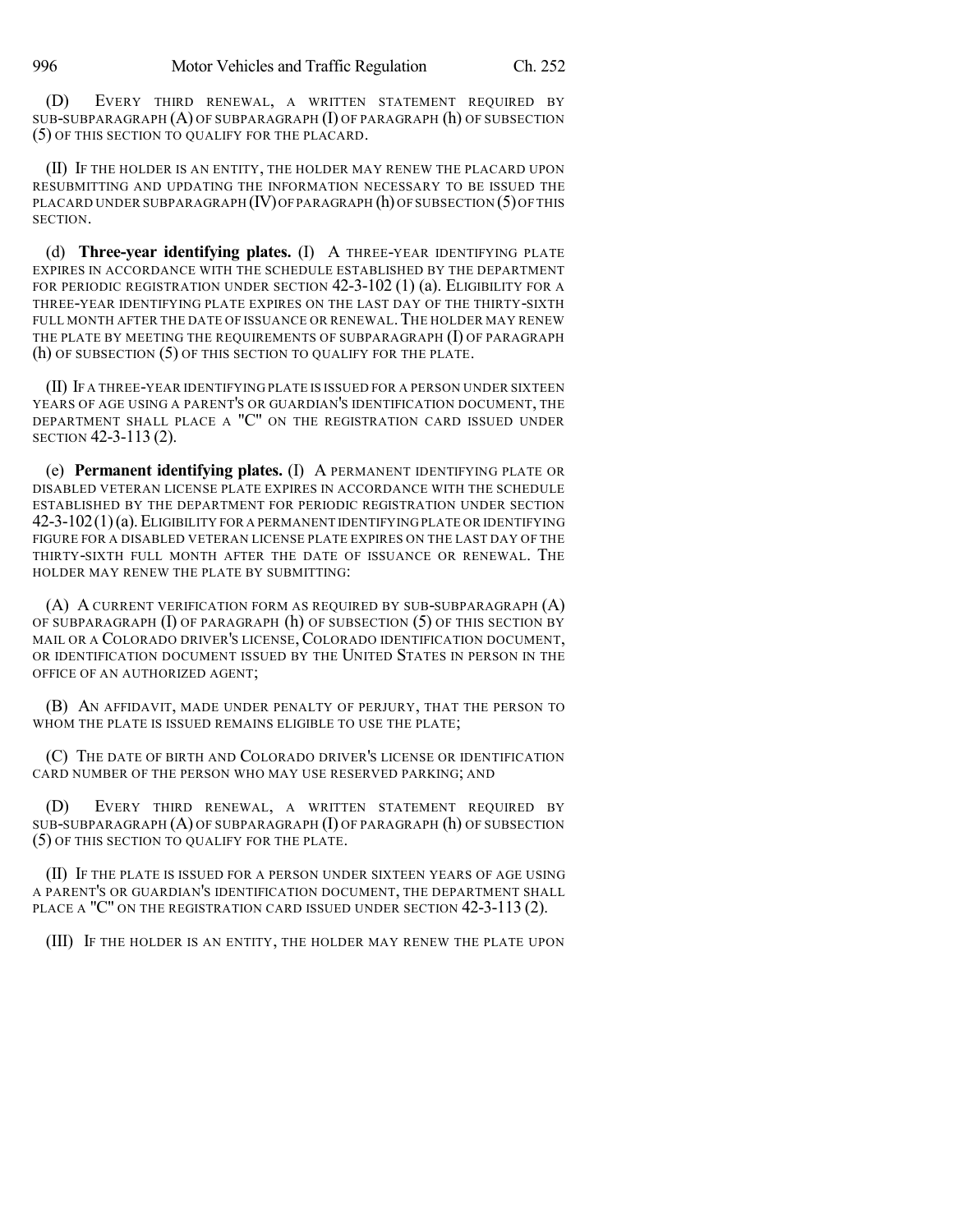RESUBMITTING AND UPDATING THE INFORMATION NECESSARY TO BE ISSUED THE PLATE UNDER SUBPARAGRAPH (IV) OF PARAGRAPH (h) OF SUBSECTION (5) OF THIS SECTION.

(f) **Placardsissuedbefore January 1, 2005.**ANY IDENTIFYING PLACARD ISSUED BEFORE JANUARY 1,2005,EXPIRES ON THE EFFECTIVE DATE OF THIS PARAGRAPH (f).

(7) **Violations - department may revoke.** (a) (I) UPON RECEIPT OF A SWORN STATEMENT FROM A PEACE OFFICER OR AN AUTHORIZED PARKING ENFORCEMENT OFFICIAL THAT A PERSON HAS IMPROPERLY USED RESERVED PARKING IN VIOLATION OF SECTION 42-4-1208, AN IDENTIFYING PLATE OR PLACARD MAY BE REVOKED BY THE DEPARTMENT. TO BE ACCEPTED BY THE DEPARTMENT, THE PEACE OFFICER OR AUTHORIZED PARKINGENFORCEMENT OFFICIAL MUST INCLUDE WITH THE STATEMENT THE NAME OF THE PERSON WHO MISUSED THE IDENTIFYING PLATE OR PLACARD AND EITHER THE IDENTIFYING PLATE OR PLACARD NUMBER OR THE LAST FOUR DIGITS OF THE DRIVER'S LICENSE OR IDENTIFICATION DOCUMENT NUMBER PRINTED ON THE PLACARD.

(II) THE REVOCATION IS EFFECTIVE FORTY-FIVE DAYS AFTER THE DEPARTMENT RECEIVES THE SWORN STATEMENT UNLESS A HEARING IS REQUESTED IN ACCORDANCE WITH PARAGRAPH (e) OF THIS SUBSECTION (7).

(b) UPON RECEIPT OF A NOTICE THAT THE HOLDER OF AN IDENTIFYING PLATE OR PLACARD WAS CONVICTED OF, OR PLED NOLO CONTENDERE TO, A VIOLATION OF SECTION 42-4-1208, THE DEPARTMENT SHALL REVOKE EACH IDENTIFYING PLACARD OR PLATE HELD BY THE PERSON.

(c) **Revocation period.**(I) UPON A FIRST VIOLATION OF SECTION 42-4-1208, THE DEPARTMENT SHALL DENY REISSUANCE OFTHE IDENTIFYING PLATE OR PLACARD FOR TWELVE MONTHS AFTER THE DATE OF REVOCATION.

(II) UPON A SECOND OR SUBSEQUENT VIOLATION OF SECTION 42-4-1208, THE DEPARTMENT SHALL DENY REISSUANCE OFTHE IDENTIFYING PLATE OR PLACARD FOR A PERIOD OF AT LEAST FIVE YEARS AFTER THE DATE OF THE SECOND OR MOST RECENT SUBSEQUENT REVOCATION.

(d) **Written notice of revocation.** THE DEPARTMENT SHALL NOTIFY IN WRITING THE PERSON ISSUED THE IDENTIFYING PLATE OR PLACARD OF THE REVOCATION. THE DEPARTMENT SHALL INCLUDE IN THE NOTICE:

(I) A DEMAND FOR THE RETURN OF THE IDENTIFYING PLATE OR PLACARD;

(II) A WARNING THAT CONTINUED USE OF THE IDENTIFYING PLATE OR PLACARD BY ANY PERSON IS SUBJECT TO THE PENALTY SET FORTH IN SECTION 42-4-1701; AND

(III) A STATEMENT THAT THE PERSON MAY APPEAL THE REVOCATION BY FILING A WRITTEN REQUEST WITH THE DEPARTMENT WITHIN THIRTY DAYS AFTER THE DEPARTMENT ISSUED THE NOTICE.

(e) **Requestfor hearing.**IF A PERSON REQUESTS A HEARING ON THE REVOCATION OF AN IDENTIFYING PLATE OR PLACARD WITHIN THIRTY DAYS AFTER THE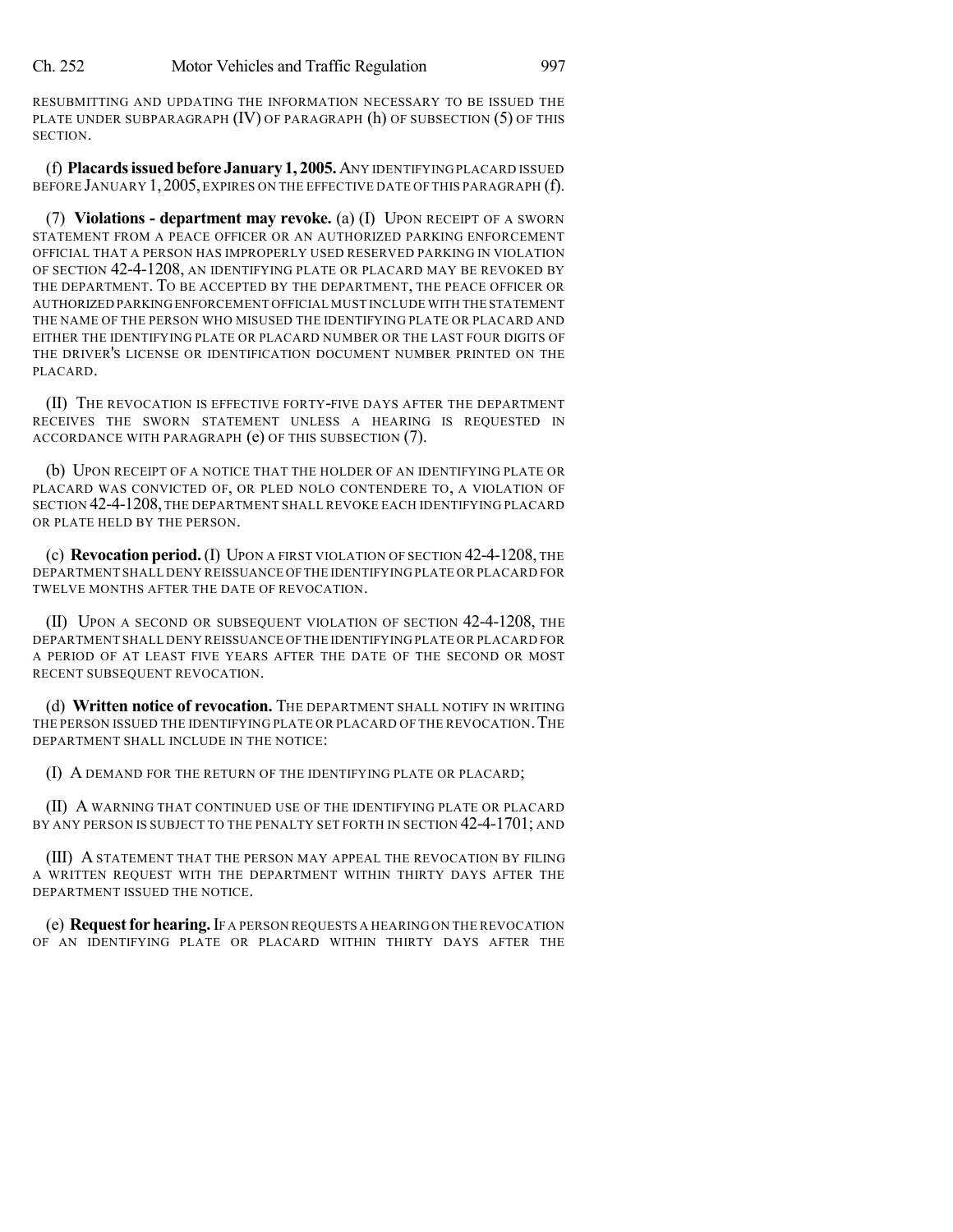DEPARTMENT ISSUED THE NOTICE, THE DEPARTMENT SHALL HOLD A HEARING BEFORE REVOKING THE PLATE OR PLACARD. IF A HEARING IS HELD AND THE HEARING OFFICER UPHOLDS THE REVOCATION,THE REVOCATION TAKES EFFECT IMMEDIATELY.

(f) **Penalties.** (I) A PERSON WHO FAILS TO RETURN A REVOKED IDENTIFYING PLACARD OR PLATE COMMITS A CLASS B TRAFFIC INFRACTION.

(II) A PERSON WHO ATTEMPTS TO OBTAIN AN IDENTIFYING PLATE OR PLACARD WHEN UNDER REVOCATION IN ACCORDANCE WITH THIS SUBSECTION  $(7)$  is subject TO THE PENALTIES IN SECTION 42-4-1701 (4) (a) (VIII).

**SECTION 3.** In Colorado Revised Statutes, **repeal and reenact, with amendments,** 42-4-1208 as follows:

**42-4-1208. Reserved parking for persons with disabilities - applicability rules.** (1) **Definitions.** AS USED IN THIS SECTION:

(a) "DISABILITY" OR "DISABLED" HAS THE SAME MEANING AS SET FORTH IN SECTION 42-3-204.

(b) "HOLDER" MEANS A PERSON WITH A DISABILITY WHO HAS LAWFULLY OBTAINED AN IDENTIFYING PLATE OR PLACARD.

(c) "IDENTIFYING FIGURE" HAS THE SAME MEANING AS SET FORTH IN SECTION 42-3-204.

(d) "IDENTIFYING PLACARD" HAS THE SAME MEANING AS SET FORTH IN SECTION  $42 - 3 - 204$ .

(e) "IDENTIFYING PLATE" HAS THE SAME MEANING AS SET FORTH IN SECTION  $42 - 3 - 204$ .

(f) "PROFESSIONAL" HAS THE SAME MEANING AS SET FORTH IN SECTION 42-3-204.

(g) "RESERVED PARKING" MEANS A PARKING SPACE RESERVED FOR A PERSON WITH A DISABILITY.

(2) **Use of plate or placard.** (a) A PERSON WITH A DISABILITY MAY USE RESERVED PARKING ON PUBLIC PROPERTY OR PRIVATE PROPERTY IF THE PERSON DISPLAYS AN IDENTIFYING PLATE OR PLACARD WHILE USING RESERVED PARKING.

(b) WHEN AN IDENTIFYING PLACARD IS USED FOR RESERVED PARKING,THE DRIVER OF THE PARKED MOTOR VEHICLE SHALL ENSURE THAT THE FRONT OF THE IDENTIFYING PLACARD IS LEGIBLE AND VISIBLE THROUGH THE WINDSHIELD WHEN VIEWED FROM OUTSIDE THE VEHICLE.THE DRIVER SHALL HANG THE PLACARD FROM THE REAR-VIEW MIRROR UNLESS A REAR-VIEW MIRROR IS NOT AVAILABLE OR THE INDIVIDUAL IS PHYSICALLY UNABLE TO HANG THE PLACARD FROM THE REAR-VIEW MIRROR.IF THE TAG IS NOT HUNG FROM THE REAR-VIEW MIRROR, THE DRIVER SHALL DISPLAY IT ON THE DASHBOARD.

(c) A PERSON WITH A DISABILITY WHO IS A RESIDENT OF A STATE OTHER THAN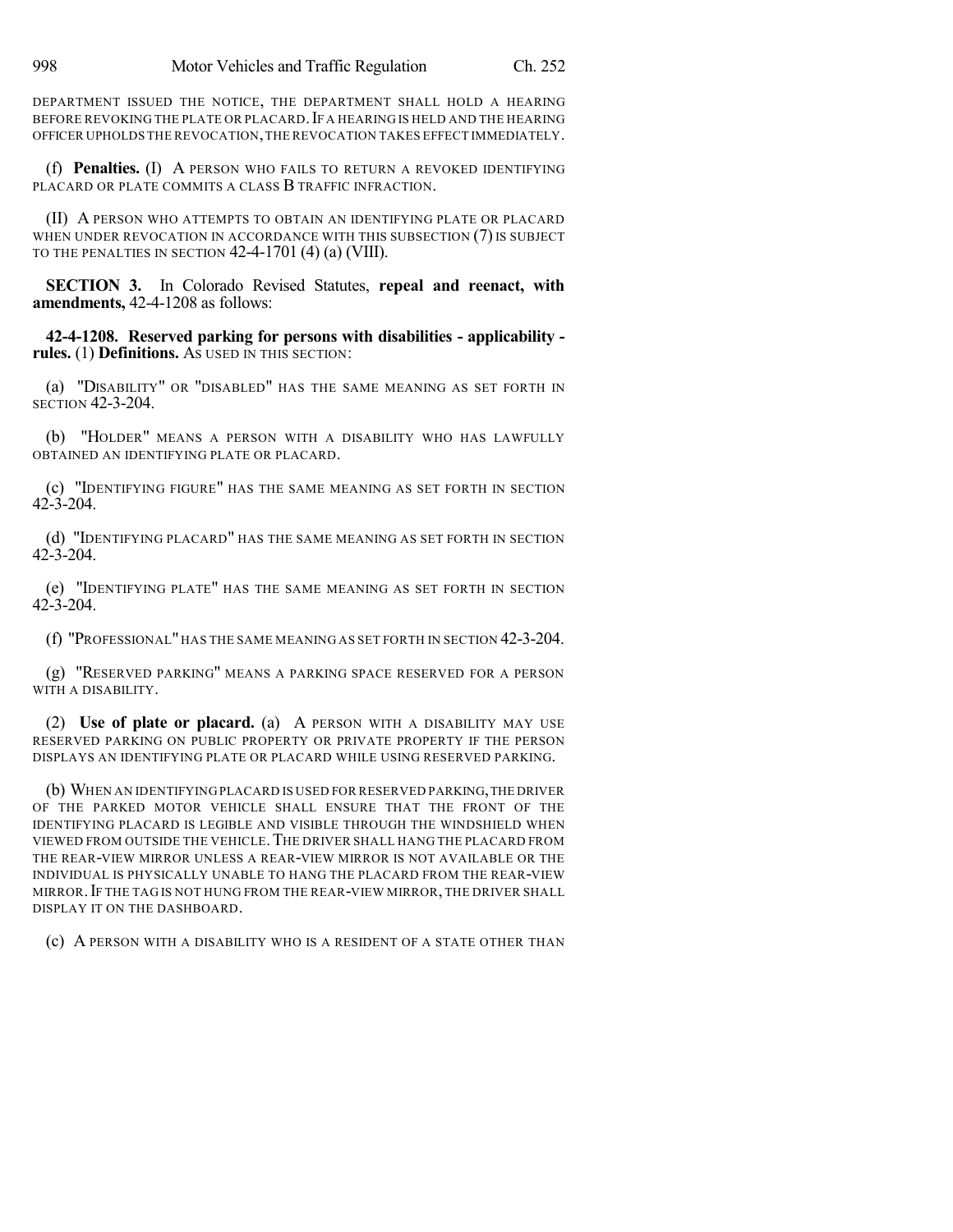COLORADO MAY USE RESERVED PARKING IN COLORADO IF THE MOTOR VEHICLE DISPLAYS AN IDENTIFYING PLATE OR PLACARD ISSUED BY A STATE OTHER THAN COLORADO, AND IF:

(I) THE IDENTIFYING PLATE OR PLACARD IS CURRENTLY VALID IN THE STATE OF ISSUANCE AND MEETS THE REQUIREMENTS OF 23 CFR 1235; AND

(II) THE HOLDER HAS NOT BEEN A RESIDENT IN COLORADO FOR MORE THAN NINETY DAYS.

(d) A MOTOR VEHICLE WITH AN IDENTIFYING PLATE OR A PLACARD MAY BE PARKED IN PUBLIC PARKING AREAS ALONG PUBLIC STREETS OR IN PRIVATE PARKING LOTS REGARDLESS OF ANY TIME LIMITATION IMPOSED UPON PARKING IN THE AREA; EXCEPT THAT A JURISDICTION MAY SPECIFICALLY LIMIT RESERVED PARKING ON ANY PUBLIC STREET TO NO LESS THAN FOUR HOURS. TO LIMIT RESERVED PARKING, THE JURISDICTION MUST CLEARLY POST THE APPROPRIATE TIME LIMITS IN THE AREA. THE ABILITY TO PARK NOTWITHSTANDING PARKING LIMITATIONS DOES NOT APPLY TO AREAS IN WHICH:

(I) STOPPING, STANDING, OR PARKING OF ALL VEHICLES IS PROHIBITED;

(II) ONLY SPECIAL VEHICLES MAY BE PARKED; OR

(III) PARKING IS NOT ALLOWED DURING SPECIFIC PERIODS OF THE DAY IN ORDER TO ACCOMMODATE HEAVY TRAFFIC.

(e) (I) THE OWNER OF PUBLIC OR PRIVATE PROPERTY MAY REQUEST THE INSTALLATION OF OFFICIAL SIGNS OR PAVEMENT MARKINGS IDENTIFYING RESERVED PARKING SPACES. THE REQUEST OPERATES AS A WAIVER OF ANY OBJECTION THE OWNER MAY ASSERT CONCERNING ENFORCEMENT OF THIS SECTION BY A PEACE OFFICER. AN OFFICER MAY ENFORCE THIS SECTION ON PRIVATE PROPERTY NOTWITHSTANDING ANY PROVISION OF LAW TO THE CONTRARY.

(II) (A) THE NUMBER AND PLACEMENT OF ACCESSIBLE PARKING SPACES SHOULD MEET OR EXCEED SECTION 1106 OF CHAPTER 11 OF THE 2012 (SECOND PRINTING) VERSION OF THE INTERNATIONAL BUILDING CODE, OR ANY SUCCEEDING STANDARD, PUBLISHED BY THE INTERNATIONAL CODE COUNCIL.

(B) THE TECHNICAL STANDARDS FOR ACCESSIBLE PARKING SPACES SHOULD MEET OR EXCEED SECTION 502 OF THE 2009 VERSION OF ANSI A117.1, OR ANY SUCCEEDING STANDARD, PUBLISHED BY THE INTERNATIONAL CODE COUNCIL.

(C) ACCESS AISLES SHOULD POST "WHEELCHAIR ACCESS AISLE ABSOLUTELY NO PARKING" SIGN, WHICH BLOCKS NEITHER THE ACCESS AISLE NOR ACCESSIBLE ROUTES.

(D) THE TECHNICAL STANDARDS FOR POST-OR WALL-MOUNTED SIGNS INDICATING ACCESSIBLE PARKING SPACES AND VAN-ACCESSIBLE PARKING SPACES SHOULD MEET OR EXCEED SECTION 2B.46 CONCERNING PARKING, STANDING, AND STOPPING SIGNS AND SECTION 2B.47 CONCERNING DESIGN OF PARKING, STANDING, AND STOPPING OF THE 2009 VERSION OF THE MANUAL ON UNIFORM TRAFFIC CONTROL DEVICES, OR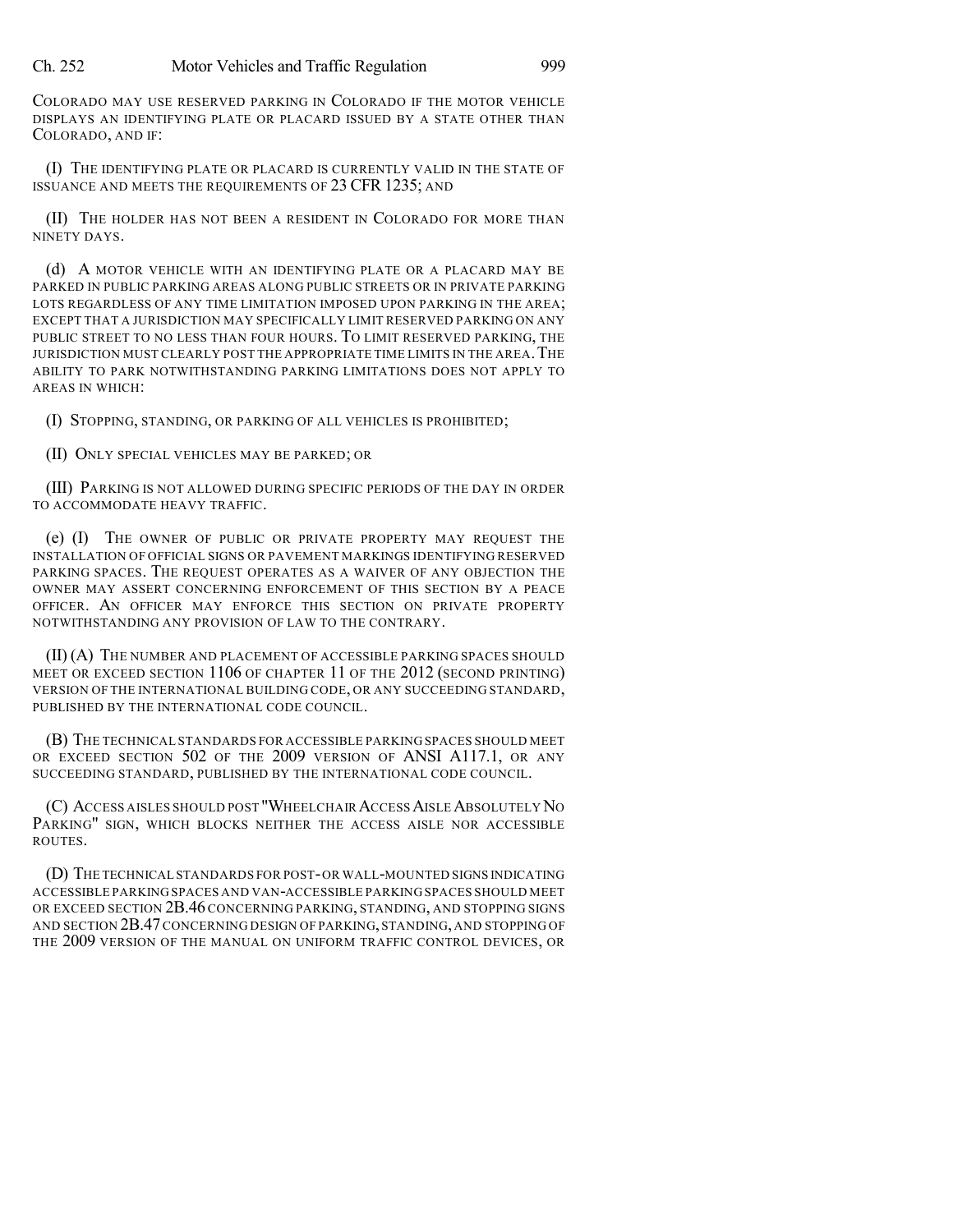ANY SUCCEEDING STANDARD, PUBLISHED BY THE UNITED STATES FEDERAL HIGHWAY ADMINISTRATION.

(III) THE OWNER OFREAL PROPERTY WITH MULTIPLE-FAMILY DWELLINGS AFFIXED AND WITH RESERVED PARKING SHALL RETAIN THE RESERVED PARKING AS COMMONLY OWNED FOR THE TENANTS, OWNERS, OR VISITORS OF THE INDIVIDUAL UNITS WITHIN THE DWELLINGS. THIS SUBPARAGRAPH (III) DOES NOT PROHIBIT THE SALE OF ALL COMMONLY OWNED PROPERTY SO LONG AS THE RESERVED PARKING IS NOT SEVERED FROM THE OTHER ELEMENTS.

(IV) A PERSON SHALL NOT IMPOSE RESTRICTIONS ON THE USE OF DISABLED PARKING UNLESS SPECIFICALLY AUTHORIZED BY A STATUTE OF COLORADO AND A RESOLUTION OF OR ORDINANCE OF A POLITICAL SUBDIVISION OF COLORADO AND NOTICE OF THE RESTRICTION IS PROMINENTLY POSTED BY A SIGN CLEARLY VISIBLE AT THE PARKING SPACE.

(3) **Misuse of reserved parking.** (a) A PERSON WITHOUT A DISABILITY SHALL NOT PARK IN A PARKING SPACE ON PUBLIC OR PRIVATE PROPERTY THAT IS CLEARLY IDENTIFIED BY AN OFFICIAL SIGN OR BY VISIBLE PAVEMENT MARKINGS AS BEING RESERVED PARKING OR AS BEING A PASSENGER LOADING ZONE UNLESS:

(I) THE PERSON IS PARKING THE VEHICLE FOR THE DIRECT BENEFIT OF A PERSON WITH A DISABILITY TO ENTER OR EXIT THE VEHICLE WHILE IT IS PARKED IN THE RESERVED PARKING SPACE; AND

(II) AN IDENTIFYING PLATE OR PLACARD OBTAINED UNDER OR AUTHORIZED BY SECTION 42-3-204 IS DISPLAYED IN OR ON THE VEHICLE IF THE LICENSE PLATE OR PLACARD IS CURRENTLY VALID OR HAS EXPIRED LESS THAN ONE MONTH BEFORE THE DAY THE PERSON USED THE RESERVED PARKING.

(b) (I) A PERSON, AFTER USING A RESERVED PARKING SPACE THAT HAS A TIME LIMIT, SHALL NOT SWITCH MOTOR VEHICLES OR MOVE THE MOTOR VEHICLE TO ANOTHER RESERVED PARKING SPACE WITHIN ONE HUNDRED YARDS OF THE ORIGINAL PARKING SPACE WITHIN THE SAME EIGHT HOURS IN ORDER TO EXCEED THE TIME LIMIT.

(II) (A) PARKING IN A TIME-LIMITED RESERVED PARKING SPACE FOR MORE THAN THREE HOURS FOR AT LEAST THREE DAYS A WEEK FOR AT LEAST TWO WEEKS CREATES A REBUTTABLE PRESUMPTION THAT THE PERSON IS VIOLATING THIS PARAGRAPH  $(b)$ .

(B) THIS SUBPARAGRAPH (II) DOES NOT APPLY TO PRIVATELY OWNED PARKING SPACES.

(c) A PERSON SHALL NOT USE RESERVED PARKING FOR A COMMERCIAL PURPOSE UNLESS:

(I) THE PURPOSE RELATES TO TRANSACTING BUSINESS WITH A BUSINESS THE RESERVED PARKING IS INTENDED TO SERVE; OR

(II) THE OWNER OF PRIVATE PROPERTY CONSENTS TO ALLOW THE USE.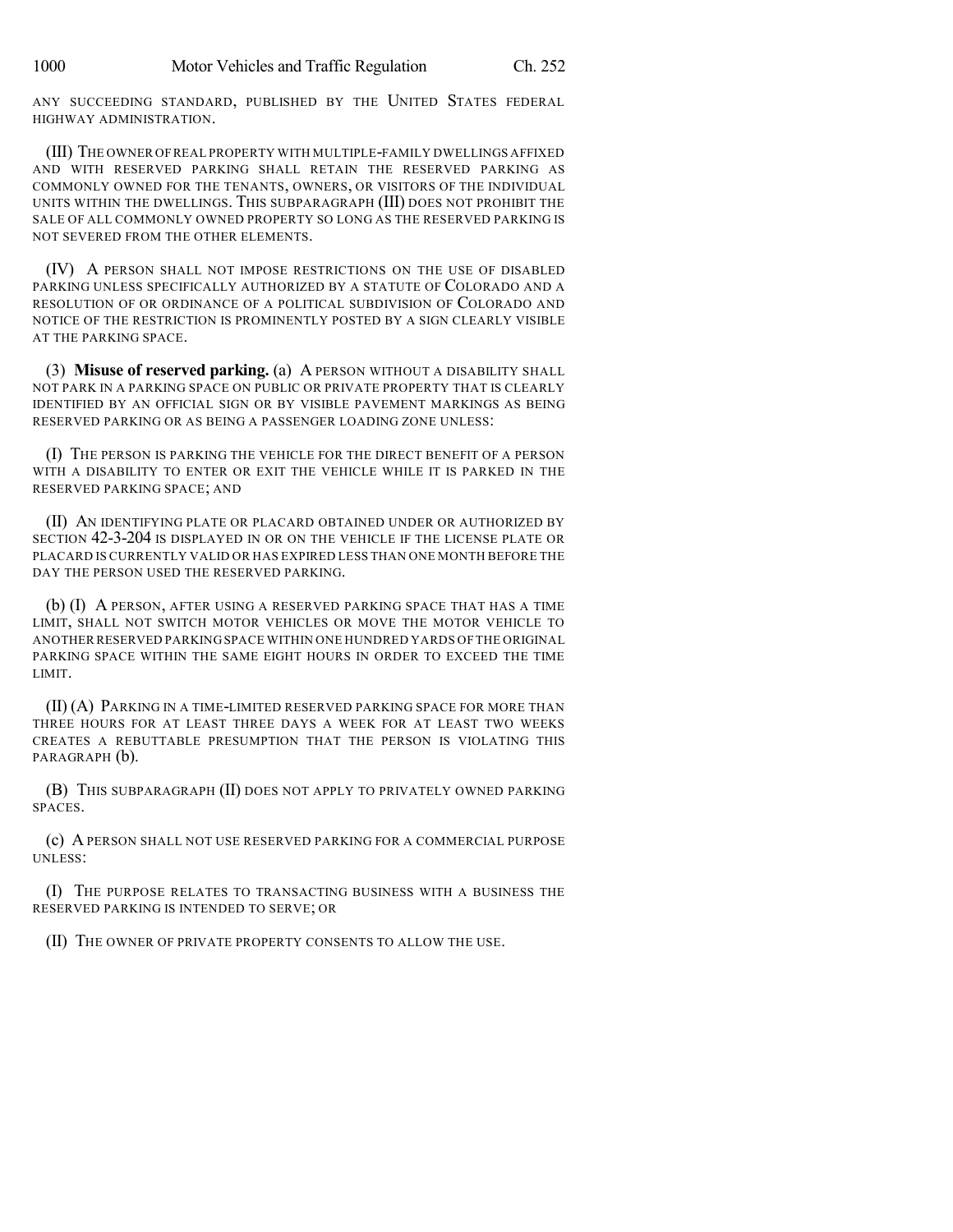(d) (I) AN EMPLOYEE OF AN ENTITY SHALL NOT USE AN IDENTIFYING PLACARD ISSUED TO THE ENTITY UNLESS THE EMPLOYEE IS TRANSPORTING PERSONS WITH DISABILITIES.

(II) FOR A VIOLATION OF THIS PARAGRAPH (d), THE CHIEF OPERATIONS OFFICER WITHIN COLORADO OF THE ENTITY TO WHOM THE PLACARD OR PLATE WAS ISSUED AND THE OFFENDING EMPLOYEE ARE EACH SUBJECT TO THE PENALTIES IN SECTION 42-4-1701 (4) (a) (I) (M).

(III) (A) IT IS AN AFFIRMATIVE DEFENSE TO A VIOLATION OF THIS PARAGRAPH (d) FOR THE CHIEF OPERATIONS OFFICER WITHIN COLORADO THAT THE ENTITY ENFORCES AN INTERNAL POLICY CONTROLLING ACCESS TO AND USE OF IDENTIFYING PLACARDS ISSUED TO THE ENTITY.

(B) IF THE PLACARD USED IS EXPIRED BY OPERATION OF SECTION 42-3-204(6) (f), IT IS AN AFFIRMATIVE DEFENSE TO A VIOLATION OF THIS PARAGRAPH (d) THAT THE PERSON DID NOT KNOW THE PLACARD WAS EXPIRED IF THE PERSON WHO USED THE PLACARD WAS THE PERSON TO WHOM IT WAS ISSUED.

(e) (I) A PERSON WHO VIOLATES PARAGRAPH (a) OF THIS SUBSECTION (3) IS SUBJECT TO THE PENALTIES IN SECTION  $42-4-1701$  (4) (a) (VIII) AND (IX).

(II) A PERSON WHO VIOLATES PARAGRAPHS  $(b)$  to  $(d)$  of this subsection  $(3)$  is SUBJECT TO THE PENALTIES IN SECTION  $42-4-1701$  (4) (a) (I) (M).

(4) **Blocking access.** (a) REGARDLESS OF WHETHER A PERSON DISPLAYS AN IDENTIFYING PLATE OR PLACARD, A PERSON SHALL NOT PARK A VEHICLE SO AS TO BLOCK REASONABLE ACCESS TO CURB RAMPS, PASSENGER LOADING ZONES, OR ACCESSIBLE ROUTES, AS IDENTIFIED IN 28 CFR PART 36 APPENDIX A, THAT ARE CLEARLY IDENTIFIED UNLESS THE PERSON IS ACTIVELY LOADING OR UNLOADING A PERSON WITH A DISABILITY.

(b) APERSON WHO VIOLATES THIS SUBSECTION (4)IS SUBJECT TO THE PENALTIES IN SECTION 42-4-1701 (4) (a) (VIII).

(5) **Fraud and trafficking.** A PERSON IS SUBJECT TO THE PENALTIES IN SECTION 42-4-1701 (4) (a) (X) IF THE PERSON:

(a) KNOWINGLY AND FRAUDULENTLY OBTAINS, POSSESSES, USES, OR TRANSFERS AN IDENTIFYING PLACARD ISSUED TO A PERSON WITH A DISABILITY;

(b) KNOWINGLY MAKES, POSSESSES, USES, ALTERS, OR TRANSFERS WHAT PURPORTS TO BE, BUT IS NOT, AN IDENTIFYING PLACARD; OR

(c) KNOWINGLY CREATES OR USES A DEVICE INTENDED TO GIVE THE IMPRESSION THAT IT IS AN IDENTIFYING PLACARD WHEN VIEWED FROM OUTSIDE THE VEHICLE.

(6) **Enforcement of reserved parking.** (a) A PEACE OFFICER OR AUTHORIZED AND UNIFORMED PARKING ENFORCEMENT OFFICIAL MAY CHECK THE IDENTIFICATION OF A PERSON USING AN IDENTIFYING PLATE OR PLACARD IN ORDER TO DETERMINE WHETHER THE USE IS AUTHORIZED.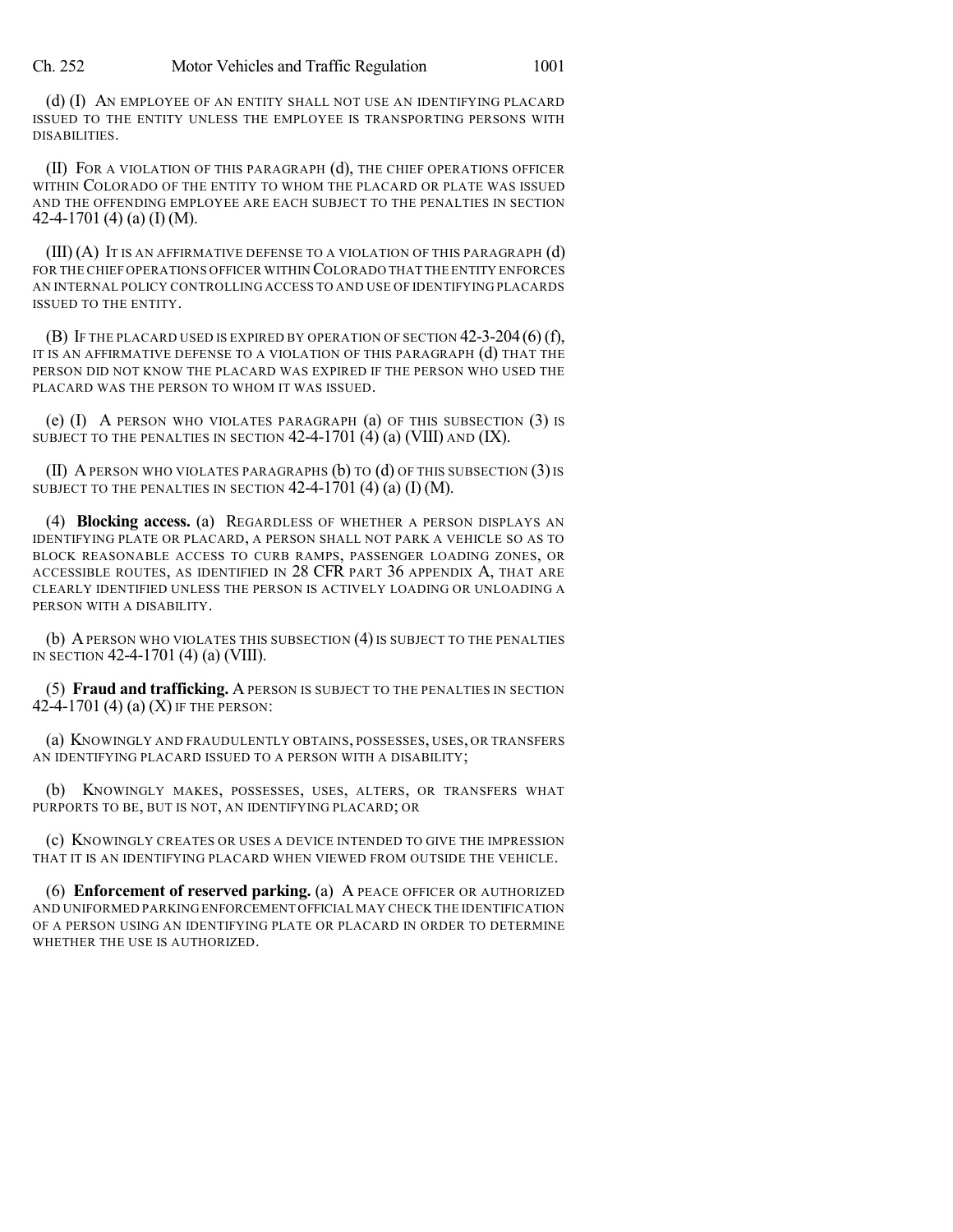(b) (I) A PEACE OFFICER OR AUTHORIZED AND UNIFORMED PARKING ENFORCEMENT OFFICIAL MAY CONFISCATE AN IDENTIFYING PLACARD THAT IS BEING USED IN VIOLATION OF THIS SECTION.

(II) THE PEACE OFFICER OR PARKING ENFORCEMENT OFFICIAL SHALL SEND A CONFISCATED PLACARD TO THE DEPARTMENT UNLESS IT IS BEING HELD AS EVIDENCE FOR PROSECUTION OF A VIOLATION OF THIS SECTION. IF THE TAG IS BEING HELD AS EVIDENCE, THE PEACE OFFICER OR PARKING ENFORCEMENT OFFICIAL SHALL NOTIFY THE DEPARTMENT OF THE CONFISCATION AND PENDING CHARGES.

(III) THE DEPARTMENT SHALL HOLD A CONFISCATED PLACARD FOR THIRTY DAYS AND MAY DISPOSE OF THE PLACARD AFTER THIRTY DAYS. THE DEPARTMENT SHALL RELEASE THE PLACARD TO THE PERSON WITH A DISABILITY TO WHOM IT WAS ISSUED WHEN THE PERSON SIGNS A STATEMENT UNDER PENALTY OF PERJURY THAT HE OR SHE WAS UNAWARE THAT THE VIOLATOR USED, OR INTENDED TO USE, THE PLACARD IN VIOLATION OF THIS SECTION.

(c) A PEACE OFFICER AND THE DEPARTMENT MAY INVESTIGATE AN ALLEGATION THAT A PERSON IS VIOLATING THIS SECTION.

(d) A PERSON WHO OBSERVES A VIOLATION OF THIS SECTION MAY SUBMIT EVIDENCE, INCLUDING A SWORN STATEMENT, CONCERNING THE VIOLATION TO ANY LAW ENFORCEMENT AGENCY.

(e) (I) A PEACE OFFICER MAY ISSUE A PENALTY ASSESSMENT NOTICE FOR A VIOLATION OF PARAGRAPH  $(b)$ ,  $(c)$ , OR  $(d)$  Of SUBSECTION  $(3)$  OF THIS SECTION BY SENDING IT BY CERTIFIED MAIL TO THE REGISTERED OWNER OF THE MOTOR VEHICLE. THE PEACE OFFICER SHALL INCLUDE IN THE PENALTY ASSESSMENT NOTICE THE OFFENSE OR INFRACTION, THE TIME AND PLACE WHERE IT OCCURRED, AND A STATEMENT THAT THE PAYMENT OF THE PENALTY ASSESSMENT AND A SURCHARGE IS DUE WITHIN TWENTY DAYS AFTER THE ISSUANCE OF THE NOTICE. THE DEPARTMENT RECEIVES PAYMENT OF THE PENALTY ASSESSMENT BY THE DUE DATE IF THE PAYMENT IS RECEIVED OR POSTMARKED BY THE TWENTIETH DAY AFTER THE VEHICLE OWNER RECEIVED THE PENALTY ASSESSMENT NOTICE.

(II) IF THE PENALTY ASSESSMENT AND SURCHARGE ARE NOT PAID WITHIN TWENTY DAYS AFTER THE DATE THE VEHICLE OWNER RECEIVES THE ASSESSMENT NOTICE SPECIFIED IN SUBPARAGRAPH  $(I)$  of this paragraph  $(e)$ , the peace officer who ISSUED THE ORIGINAL PENALTY ASSESSMENT NOTICE SHALL FILE A COMPLAINT WITH A COURT HAVING JURISDICTION AND ISSUE AND SERVE UPON THE REGISTERED OWNER OF THE VEHICLE A SUMMONS TO APPEAR IN COURT AT THE TIME AND PLACE SPECIFIED.

(f) (I) THE ENTERING COURT SHALL SEND CERTIFICATION OF THE ENTRY OF JUDGMENT FOR EACH VIOLATION OF PARAGRAPH  $(b)$ ,  $(c)$ , OR  $(d)$  OF SUBSECTION  $(3)$ OF THIS SECTION TO THE DEPARTMENT.

(II) UPON RECEIPT OF CERTIFICATION OF AN ENTRY OF JUDGMENT FOR A VIOLATION OF PARAGRAPH  $(b)$ ,  $(c)$ , OR  $(d)$  OF SUBSECTION  $(3)$  OF THIS SECTION, THE DEPARTMENT SHALL NOT REGISTER THE PERSON'S VEHICLE UNTIL ALL FINES IMPOSED FOR THE VIOLATIONS HAVE BEEN PAID.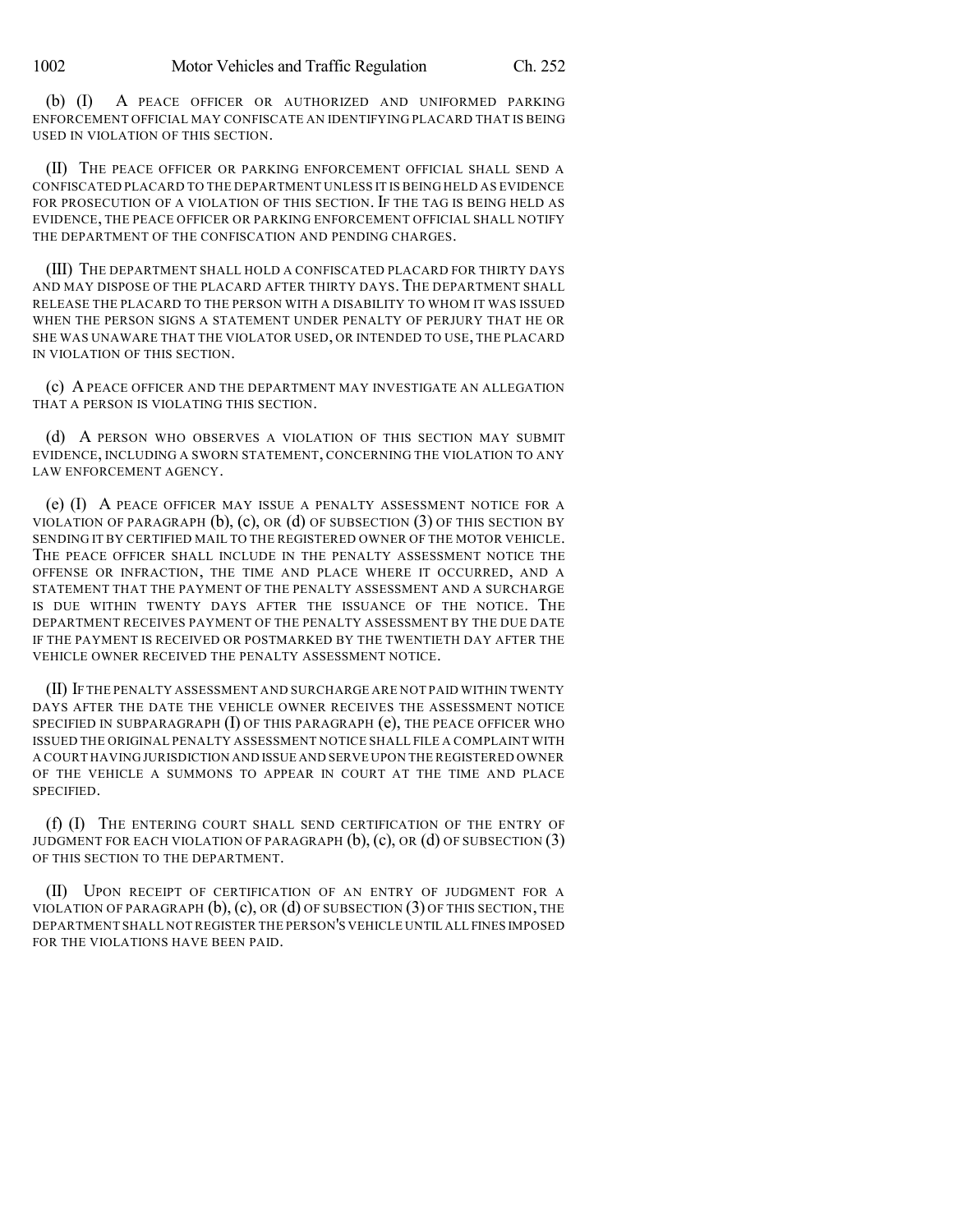(III) UPON RECEIPT OF CERTIFICATION OR INDEPENDENT VERIFICATION OF AN ENTRY OF JUDGMENT, THE DEPARTMENT SHALL REVOKE AN IDENTIFYING PLATE OR PLACARD AS PROVIDED IN SECTION 42-3-204 (7) (d).

(g) (I) NOTWITHSTANDING ANY OTHER PROVISION OF THIS SECTION TO THE CONTRARY, A HOLDER IS LIABLE FOR ANY PENALTY OR FINE AS SET FORTH IN THIS SECTION OR SECTION 42-3-204 OR FOR ANY MISUSE OF AN IDENTIFYING PLATE OR PLACARD, INCLUDING THE USE OF SUCH PLATE OR PLACARD BY ANY PERSON OTHER THAN A HOLDER, UNLESS THE HOLDER FURNISHES SUFFICIENT EVIDENCE THAT THE IDENTIFYING PLATE OR PLACARD WAS, AT THE TIME OF THE VIOLATION, IN THE CARE, CUSTODY, OR CONTROL OF ANOTHER PERSON WITHOUT THE HOLDER'S KNOWLEDGE OR CONSENT.

(II) A HOLDER MAY AVOID THE LIABILITY DESCRIBED IN SUBPARAGRAPH (I) OF THIS PARAGRAPH (g) IF, WITHIN A REASONABLE TIME AFTER NOTIFICATION OF THE VIOLATION, THE HOLDER FURNISHES TO THE PROSECUTORIAL DIVISION OF THE APPROPRIATE JURISDICTION THE NAME AND ADDRESS OF THE PERSON WHO HAD THE CARE, CUSTODY, OR CONTROL OF THE IDENTIFYING PLATE OR PLACARD AT THE TIME OF THE VIOLATION OR THE HOLDER REPORTS THE LICENSE PLATE OR PLACARD LOST OR STOLEN TO BOTH THE APPROPRIATE LOCAL LAW ENFORCEMENT AGENCY AND THE DEPARTMENT.

(h)AN EMPLOYER SHALL NOT FORBID AN EMPLOYEE FROM REPORTING VIOLATIONS OF THIS SECTION.APERSON SHALL NOT INITIATE OR ADMINISTER ANY DISCIPLINARY ACTION AGAINST AN EMPLOYEE BECAUSE THE EMPLOYEE NOTIFIED THE AUTHORITIES OF A POSSIBLE VIOLATION OF THIS SECTION IF THE EMPLOYEE HAS A GOOD-FAITH BELIEF THAT A VIOLATION HAS OCCURRED.

(i) ALANDLORD SHALL NOT RETALIATE AGAINST A TENANT BECAUSE THE TENANT NOTIFIED THE AUTHORITIES OF A POSSIBLE VIOLATION OF THIS SECTION IF THE TENANT HAS A GOOD-FAITH BELIEF THAT A VIOLATION HAS OCCURRED.

(j) IN ORDER TO STOP A VEHICLE FROM BLOCKING ACCESS OR ILLEGALLY USING RESERVED PARKING, A PEACE OFFICER MAY ORDER A VEHICLE THAT IS USED TO VIOLATE THIS SUBSECTION (4) TO BE TOWED TO AN IMPOUND LOT OR A VEHICLE STORAGE LOCATION.THE PEACE OFFICER SHALL VERIFY THAT THE VEHICLE HAS NOT BEEN STOLEN AND REPORT THE FACT OF THE TOW TO THE DEPARTMENT OF REVENUE IN ACCORDANCE WITH SECTION 42-4-1804.

(k) THE STATE OR LOCAL AUTHORITY ISSUING A CITATION UNDER THIS SECTION, OR UNDER ANY LOCAL ORDINANCE DEFINING A SUBSTANTIALLY EQUIVALENT OFFENSE, SHALL TRANSFER ONE-HALF OF THE FINE TO THE STATE TREASURER, WHO SHALL CREDIT THE FINE TO THE DISABLED PARKING EDUCATION AND ENFORCEMENT FUND CREATED IN SECTION 42-1-226.

(7) **Statewide concern.** (a) THE GENERAL ASSEMBLY FINDS THAT ACCESS TO RESERVED PARKING BY PERSONS WITH DISABILITIES ENSURES THAT THOSE PERSONS HAVE EQUAL ACCESS TO GOODS AND SERVICES ESSENTIAL FOR DAILY LIFE.

(b) THE GENERAL ASSEMBLY DETERMINES THAT: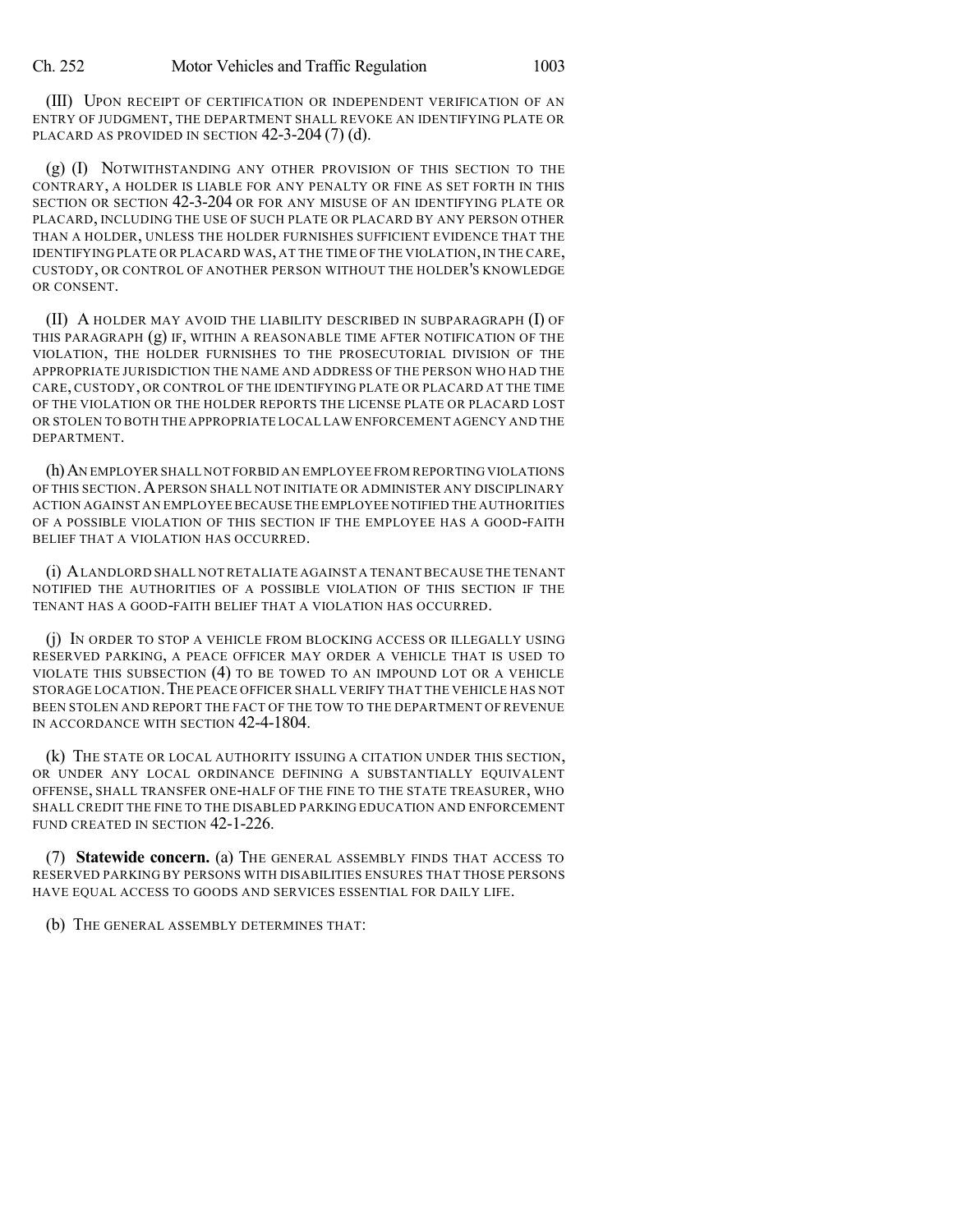(I) RESERVED PARKING FOR PERSONS WITH DISABILITIES IS A STATE-ADMINISTERED PROGRAM AND THAT IDENTIFYING LICENSE PLATES AND PLACARDS ARE ISSUED UNDER STATE LAW;

(II) BECAUSE LOCAL REGULATIONS REGARDING RESERVED PARKINGFOR PERSONS WITH DISABILITIES VARY SIGNIFICANTLY ACROSS JURISDICTIONS, THEY ARE INCONSISTENT AND CONFUSING FOR PERSONS WITH DISABILITIES, MEDICAL PROFESSIONALS, PEACE OFFICERS, AND MEMBERS OF THE GENERAL PUBLIC;

(III) MODERN LIFE REQUIRES TRAVEL ACROSS MULTIPLE LOCAL JURISDICTIONS. INCONSISTENT LOCAL MARKING AND ENFORCEMENT OF RESERVED PARKING FOR PERSONS WITH DISABILITIES CONFUSES PEOPLE,WHICH PREVENTS THEM FROM FULLY OBEYING DISABLED PARKING REGULATIONS;

(IV) A MESSAGE DISSEMINATED BY ONE POLITICAL SUBDIVISION OF THE STATE USING MODERN COMMUNICATION METHODS WILL BE RECEIVED BY INDIVIDUALS FROM MULTIPLE POLITICAL SUBDIVISIONS. ANY ATTEMPT TO USE MODERN COMMUNICATION METHODS TO EDUCATE THE PUBLIC ON LOCAL REGULATIONS GOVERNING RESERVED PARKING FOR PERSONS WITH DISABILITIES WILL RESULT IN PUBLIC EXPOSURE TO MULTIPLE INCONSISTENT, CONFUSING REGULATIONS, SO EDUCATION REQUIRES UNIFORM REGULATION ACROSS THE STATE,AND A STATEWIDE EFFORT IS NEEDED TO EDUCATE THE PUBLIC ABOUT DISABLED PARKING. THIS EFFORT IS FUNDED BY FINES THAT ARE TYPICALLY ISSUED BY LOCAL AUTHORITIES.

(c) THE GENERAL ASSEMBLY THEREFORE DECLARES THAT ACCESS TO RESERVED PARKING BY PERSONS WITH DISABILITIES IS A MATTER OF STATEWIDE CONCERN AND THAT THE PROVISIONS SET FORTH IN THIS SECTION PREEMPT ANY ACTION CONTRARY TO THIS SECTION IF THE ACTION IS ADOPTED BY A POLITICAL SUBDIVISION OF THE STATE.

**SECTION 4.** In Colorado Revised Statutes, 42-3-213, **amend** (1) (a) introductory portion, (1) (b) (I), (1) (b) (II) (B), (1) (b) (IV), (1) (b) (V), (1) (c), (1)  $(g)$ ,  $(5)$   $(a)$ , and  $(5)$   $(b)$  as follows:

**42-3-213. License plates - military veterans - rules - retirement.** (1) (a) The department shall issue one or more sets of special license plates to the following persons who own a truck that does not exceed sixteen thousand pounds empty weight, a passenger car, a motorcycle, or a noncommercial or recreational vehicle:

(b) (I) Except as provided in subparagraph (II) of this paragraph (b), the amount of taxes and fees for special license plates issued pursuant to UNDER this section shall be ARE the same as that specified for regular motor vehicle registration plus an additional one-time issuance or replacement fee. The additional one-time fee shall be IS twenty-five dollars and shall be transmitted to the state treasurer, who shall credit the same IT to the highway users tax fund for allocation and expenditure as specified in section 43-4-205 (5.5) (b), C.R.S.

(II) Notwithstanding subparagraph (I) of this paragraph (b):

(B) No fee shall be charged for one set of disabled veteran special license plates issued pursuant to UNDER subsection  $(5)$  of this section for a passenger car, a truck,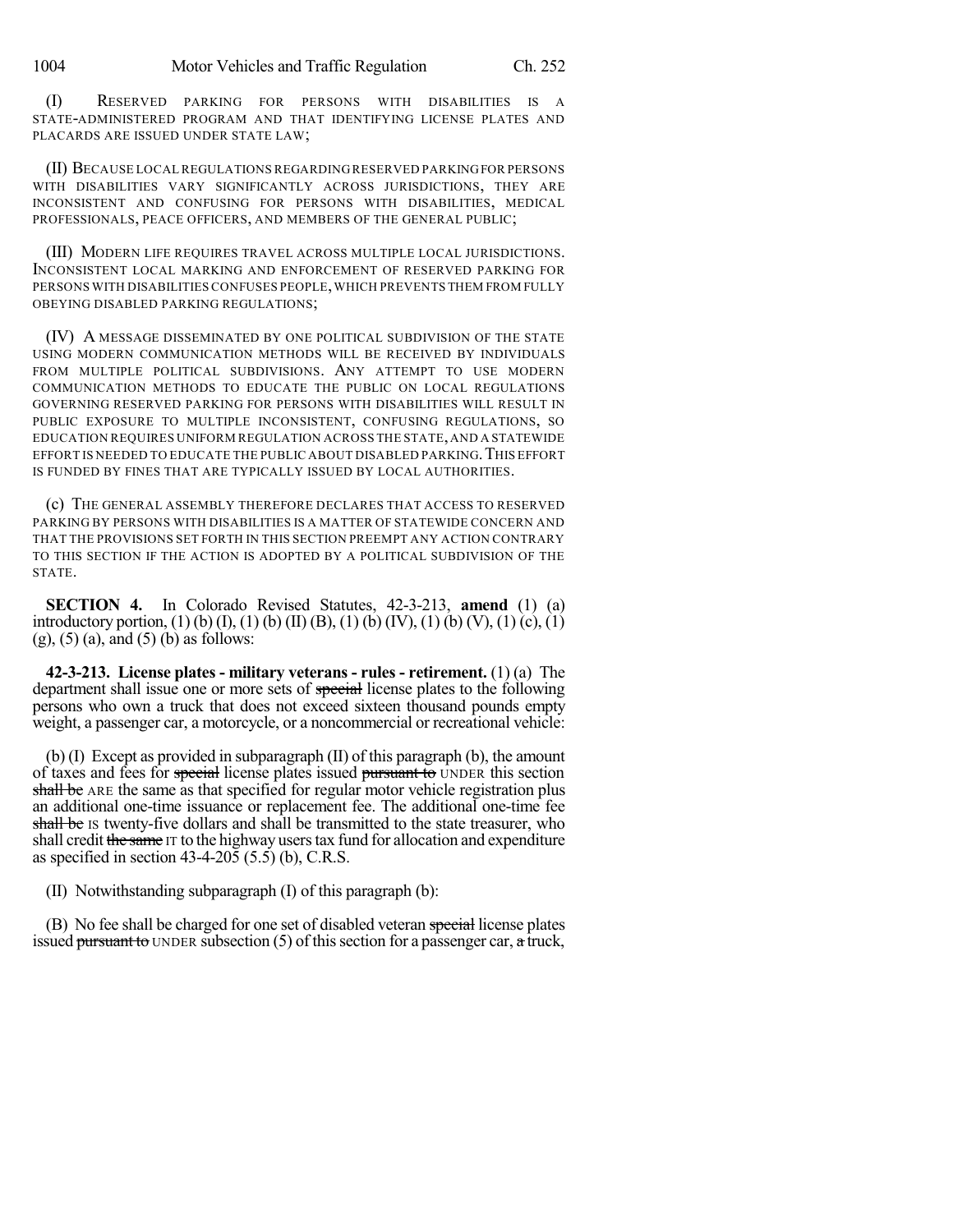a motorcycle, or a noncommercial or recreational vehicle.

(IV) One dollar of each additional fee collected from purchasers of special license plates issued pursuant to UNDER subsections (4) and  $(5)$  of this section shall be retained by the authorized agent, and one dollar and fifteen cents of each such additional fee shall be credited to the special purpose account established under section 42-1-211.

(V) One dollar of each additional fee collected from purchasers of special license plates issued pursuant to UNDER subsection (8) of this section shall be retained by the authorized agent.

 $(c)$  All applications for the special license plates described in this section shall be made directly to the department and shall include such information as the department may require.

(g) The department shall issue a special license plate authorized pursuant to UNDER this section for a motor vehicle owned by a trust if:

(I) The trust is created for the benefit of a natural person who is qualified to receive the special license plate under paragraph (a) of this subsection  $(1)$ ; and

(II) The trust name includes a natural person who is qualified to receive the special license plate under paragraph (a) of this subsection (1).

(5) **Disabled veterans.** (a) (I) The disabled veteran special license plate shall indicate that the owner of the motor vehicle to which such THE license plate is attached is a disabled veteran of the United States armed forces.

(II) In addition to the requirements of subparagraph (I) of this paragraph (a), if the applicant demonstrates that he or she has a physical impairment affecting mobility under the standards provided in section  $42-3-204(1)$ , then such special THE license plate shall have an additional identifying figure, as determined by the department DEFINED IN SECTION 42-3-204 (1) (c), to indicate that the owner of the vehicle is authorized to make use of parking privileges for persons with disabilities TO TRANSPORT A PERSON WHO IS ELIGIBLE TO USE RESERVED PARKING UNDER SECTION 42-4-1208.

(b) A natural person who has received an honorable discharge from a branch of the armed services of the United States and meets the requirements of section  $42-3-304(3)(a)$  may use a disabled veteran special license plate. When applying for such a license plate, the applicant shall submit proof of honorable discharge from an armed forces branch of the United States.

**SECTION 5.** In Colorado Revised Statutes, 42-4-1701, **amend** (4) (a) (I) introductory portion and  $(4)$  (a)  $(1)$  (M); and **add**  $(4)$  (a) (VIII),  $(4)$  (a) (IX), and  $(4)$  $(a)$  (X) as follows:

**42-4-1701. Trafficoffensesandinfractions classified-penalties-penaltyand surcharge schedule - repeal.** (4) (a) (I) Except as provided in paragraph (c) of subsection  $(5)$  of this section, every person who is convicted of, who admits liability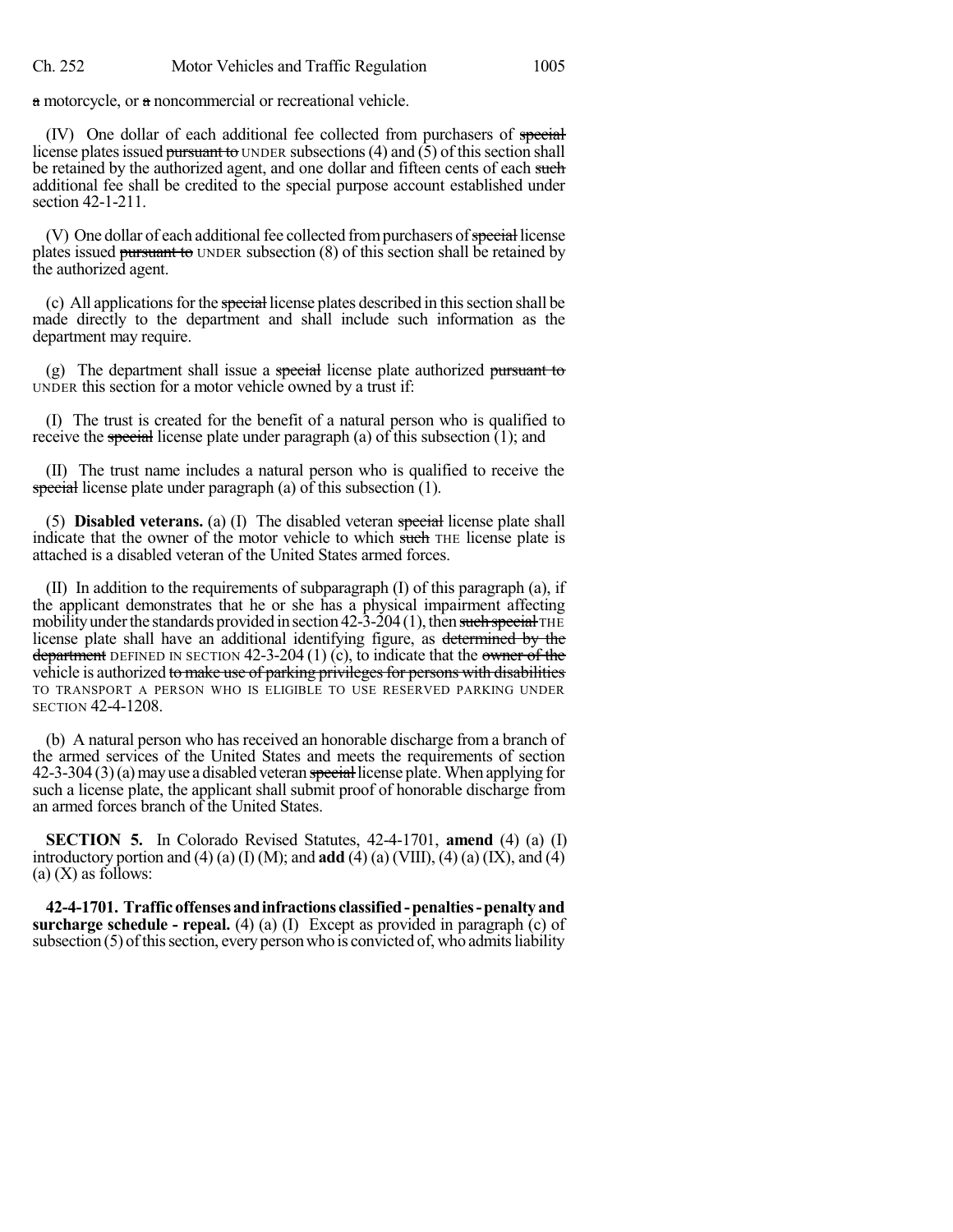for, or against whom a judgment is entered for a violation of any provision of this title to which paragraph (a) or (b) of subsection (5) of this section apply shall be fined or penalized, and have a surcharge levied thereon pursuant to IN ACCORDANCE WITH sections 24-4.1-119 (1) (f) and 24-4.2-104 (1) (b) (I), C.R.S., in accordance with the penalty and surcharge schedule set forth in sub-subparagraphs (A) to (P) of this subparagraph (I); or, if no penalty or surcharge is specified in the schedule, the penalty for class A and class B traffic infractions shall be fifteen dollars, and the surcharge shall be four dollars. These penalties and surcharges shall apply whether the defendant acknowledges the defendant's guilt or liability in accordance with the procedure set forth by paragraph (a) of subsection (5) of this section or is found guilty by a court of competent jurisdiction or has judgment entered against the defendant by a county court magistrate. Penalties and surcharges for violating specific sections shall be as follows:

| <b>Section Violated</b>              | <b>Penalty</b> | <b>Surcharge</b> |
|--------------------------------------|----------------|------------------|
| (M) Parking violations:              |                |                  |
| 42-4-1201                            | \$30.00        | \$6.00           |
| 42-4-1202                            | 30.00          | 6.00             |
| 42-4-1204                            | 15.00          | 6.00             |
| 42-4-1205                            | 15.00          | 6.00             |
| 42-4-1206                            | 15.00          | 6.00             |
| 42-4-1207                            | 15.00          | 6.00             |
| 42-4-1208 $(9)$ , $(15)$ , or $(16)$ |                |                  |
| $(3)$ (b), (3) (c), AND (3) (d)      | 150.00         | 32.00            |

(VIII) A PERSON WHO VIOLATES SECTION 42-3-204 (7) (f) (II) OR SECTION 42-4-1208(3)(a) OR (4) COMMITS A MISDEMEANOR AND, UPON CONVICTION, SHALL BE PUNISHED BY A SURCHARGE OF THIRTY-TWO DOLLARS UNDER SECTIONS 24-4.1-119 (1) (f) AND 24-4.2-104 (1) (b) (I), C.R.S., AND:

(A) A FINE OF NOT LESS THAN THREE HUNDRED FIFTY DOLLARS BUT NOT MORE THAN ONE THOUSAND DOLLARS FOR THE FIRST OFFENSE;

(B) A FINE OF NOT LESS THAN SIX HUNDRED DOLLARS BUT NOT MORE THAN ONE THOUSAND DOLLARS FOR A SECOND OFFENSE; AND

(C) AFINE OF NOT LESS THAN ONE THOUSAND DOLLARS BUT NOT MORE THAN FIVE THOUSAND DOLLARS, IN ADDITION TO NOT MORE THAN TEN HOURS OF COMMUNITY SERVICE, FOR A THIRD OR SUBSEQUENT OFFENSE.

(IX) A PERSON WHO VIOLATES SECTION 42-4-1208 (3) BY PARKING A VEHICLE OWNED BY A COMMERCIAL CARRIER IS GUILTY OF A MISDEMEANOR AND, UPON CONVICTION, SHALL BE PUNISHED BY THE SURCHARGE AND A FINE OF UP TO TWICE THE PENALTY IMPOSED IN SUBPARAGRAPH (VIII) OF THIS PARAGRAPH (a).

(X) (A) A PERSON WHO VIOLATES SECTION 42-4-1208 (5) OF THIS SECTION IS GUILTY OF A CLASS 1 MISDEMEANOR AND, UPON CONVICTION, SHALL BE PUNISHED AS PROVIDED IN SECTION 18-1.3-501, C.R.S.